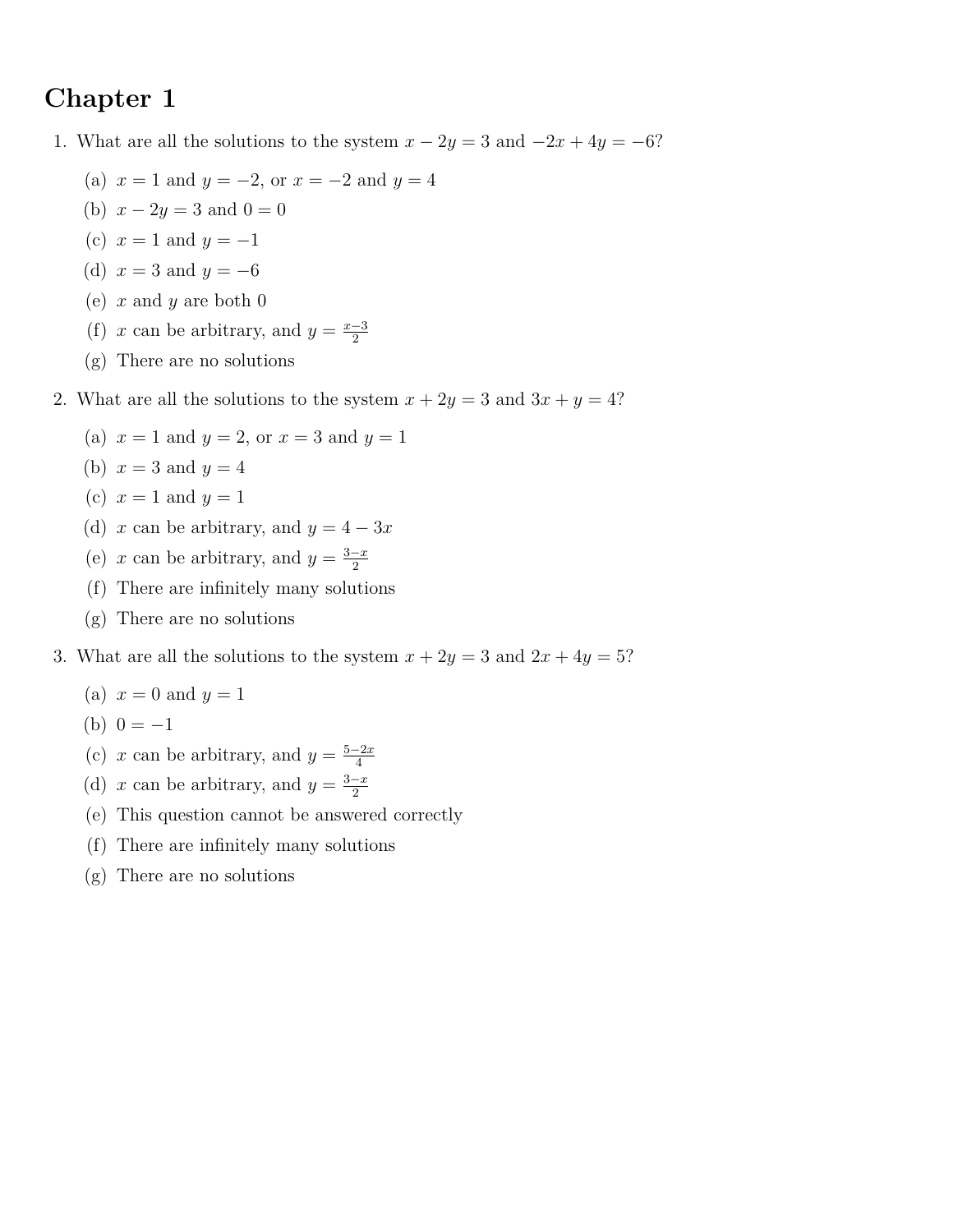- 4. If one is solving three linear equations involving two unknowns, what happens?
	- (a) There will always be infinitely many solutions
	- (b) There will always be a solution
	- (c) Usually there will be no solution, but occasionally there will be one or more solutions
	- (d) Usually there will be one solution, but occasionally there will be no solutions or infinitely many solutions
	- (e) Usually there will be infinitely many solutions, but occasionally there will be one or no solutions
	- (f) There will always be exactly one solution
	- (g) There will never be a solution
	- (h) Anything can happen
- 5. If one is solving two linear equations involving three unknowns, what happens?
	- (a) Usually there will be infinitely many solutions, but occasionally there will be no solutions
	- (b) There will never be a solution
	- (c) Usually there will be one solution, but occasionally there will be no solutions or infinitely many solutions
	- (d) There will always be a solution
	- (e) There will always be exactly one solution
	- (f) There will always be infinitely many solutions
	- $(g)$  Usually there will be no solution, but occasionally there will be one or more solutions
	- (h) Usually there will be infinitely many solutions, but occasionally there will be one or no solutions
- 6. If one is solving three linear equations involving three unknowns, what happens?
	- (a) There will always be exactly one solution
	- (b) Usually there will be no solution, but occasionally there will be one or more solutions
	- (c) Usually there will be infinitely many solutions, but occasionally there will be one or no solutions
	- (d) Usually there will be one solution, but occasionally there will be no solutions or infinitely many solutions
	- (e) There will always be a solution
	- (f) There will always be infinitely many solutions
	- (g) There will never be a solution
	- (h) Anything can happen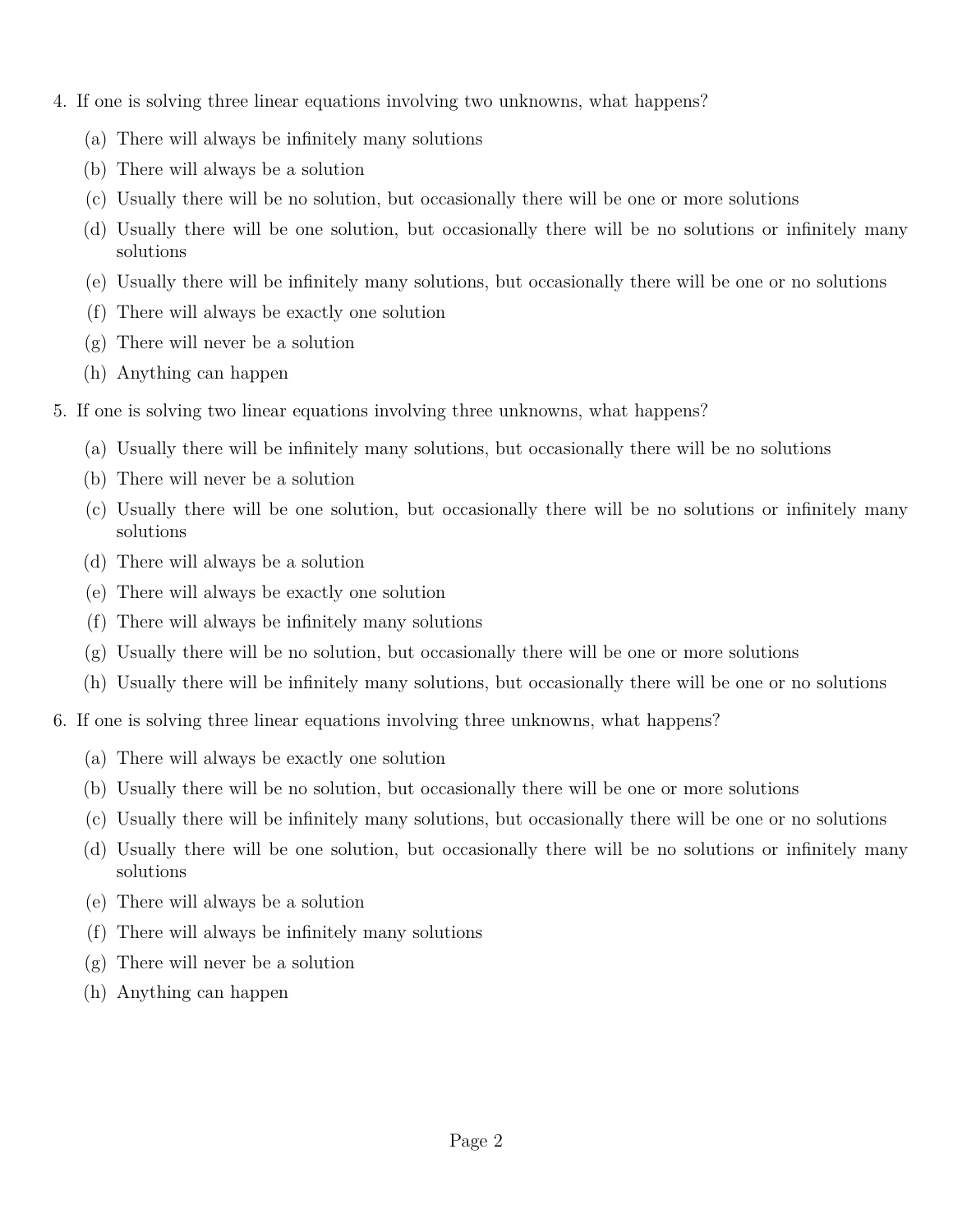- 7. What is the complete relationship between homogeneous linear systems of equations, and the zero solution (all unknowns equal to zero)?
	- (a) The zero solution is always a solution to homogeneous linear systems, but could also be a solution to inhomogeneous linear systems
	- (b) If a solution to a homogeneous linear system exists at all, then the zero solution will be a solution
	- (c) The zero solution is always a solution to both homogeneous and inhomogeneous linear systems
	- (d) The zero solution can be a solution to both homogeneous and inhomogeneous linear systems, but only if the equations are solvable
	- (e) If a solution to a homogeneous linear system exists at all, it will be the zero solution
	- (f) The zero solution is never a solution to inhomogeneous linear systems, and may or may not be a solution to homogeneous linear systems
	- (g) The zero solution is always a solution to homogeneous linear systems, and never a solution to inhomogeneous linear systems
- 8. If one is solving three homogeneous equations involving two unknowns, what happens?
	- (a) One usually has infinitely many solutions, but occasionally one just has only the zero solution
	- (b) Usually one has no solutions, but occasionally one has one or infinitely many solutions
	- (c) One has infinitely many solutions, including the zero solution
	- (d) One can get different answers, depending on how you approach the problem
	- (e) Usually the zero solution is the only solution, but occasionally one has more solutions
	- (f) The zero solution is the only solution
	- (g) There are no solutions
- 9. If one is solving two homogeneous equations involving three unknowns, what happens?
	- (a) One has infinitely many solutions, including the zero solution
	- (b) Usually one has no solutions, but occasionally one has one or infinitely many solutions
	- (c) One can get different answers, depending on how you approach the problem
	- (d) Usually the zero solution is the only solution, but occasionally one has more solutions
	- (e) One usually has infinitely many solutions, but occasionally one just has only the zero solution
	- (f) The zero solution is the only solution
	- (g) There are no solutions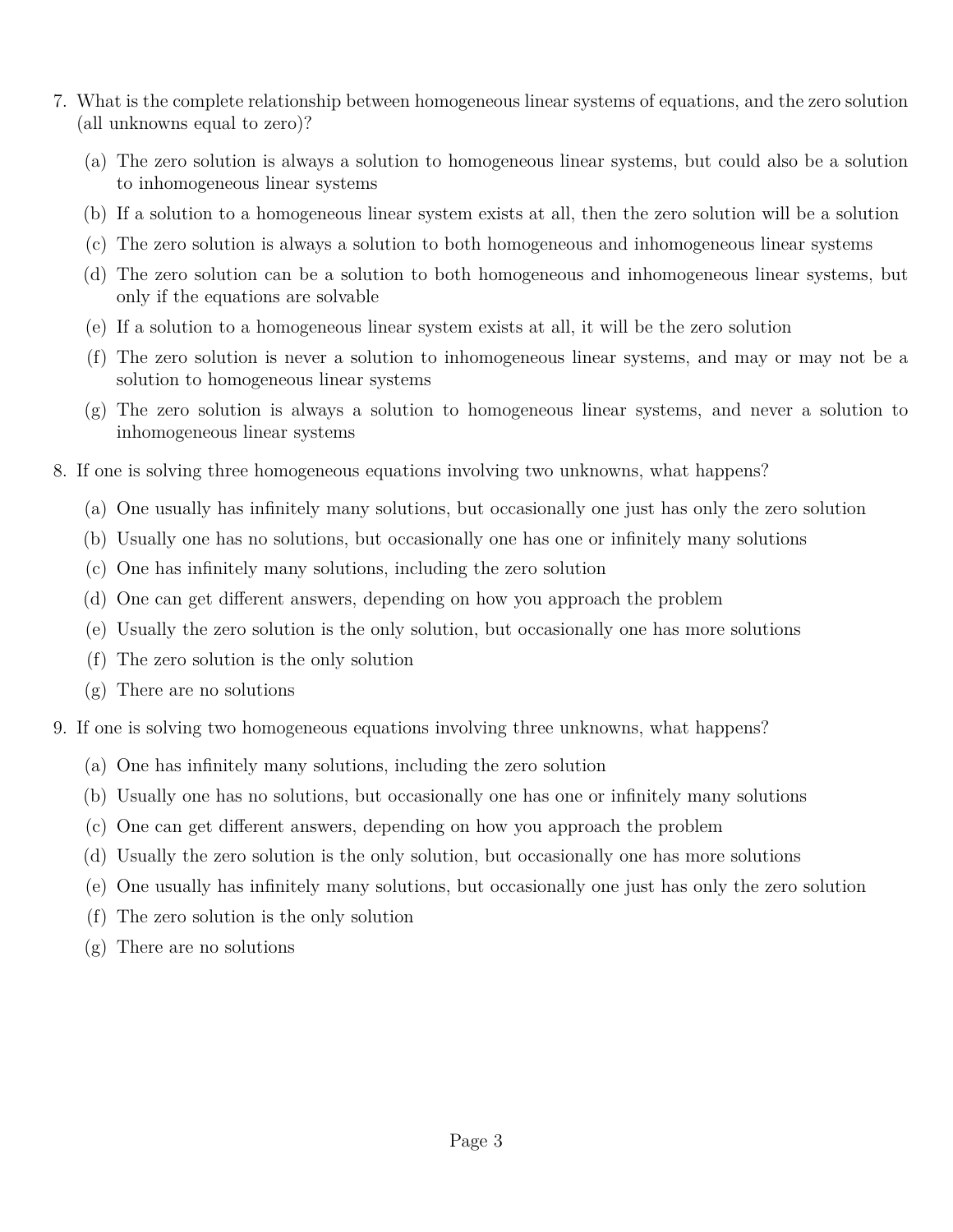- 10. If one is solving three homogeneous equations involving three unknowns, what happens?
	- (a) One has infinitely many solutions, including the zero solution
	- (b) Usually one has no solutions, but occasionally one has one or infinitely many solutions
	- (c) One can get different answers, depending on how you approach the problem
	- (d) Usually the zero solution is the only solution, but occasionally one has more solutions
	- (e) One usually has infinitely many solutions, but occasionally one just has only the zero solution
	- (f) The zero solution is the only solution
	- (g) There are no solutions
- 11. If a linear system has three equations in four unknowns, then
	- (a) The rank of this system is twelve
	- (b) The rank of this system can be three or four
	- (c) The rank of this system is four
	- (d) The rank of this system can be any number from zero to four
	- (e) The rank of this system can be any number from zero to three
	- (f) The rank of this system is three
	- (g) The rank of the system is at least three
- 12. If a linear system has four equations in three unknowns, then
	- (a) The rank of this system can be any number from zero to four
	- (b) The rank of this system is three
	- (c) The rank of this system is four
	- (d) The rank of this system is twelve
	- (e) The rank of this system can be any number from zero to three
	- (f) The rank of this system can be three or four
	- (g) The rank of the system is at least three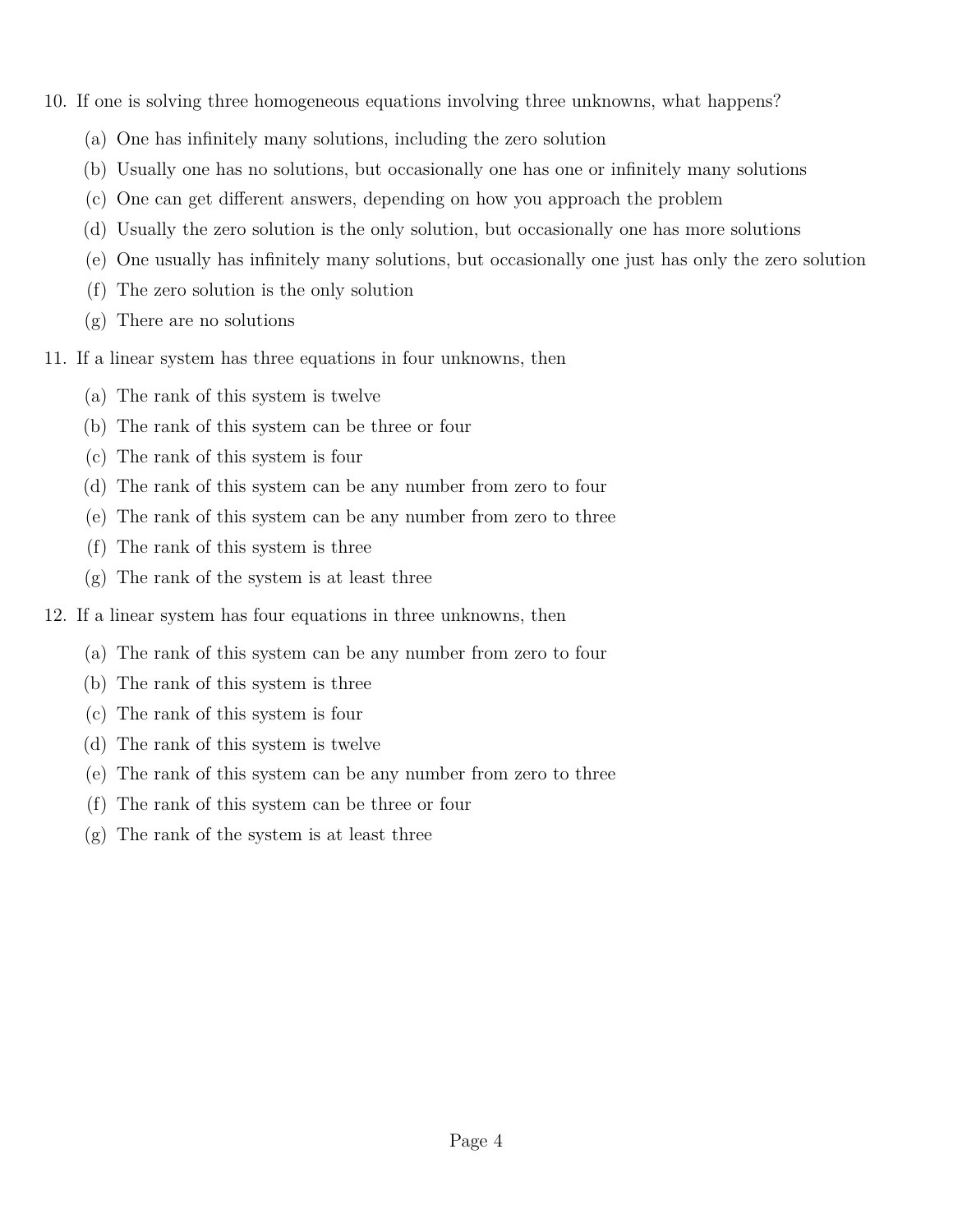- 13. If a linear system has four unknowns and has rank three, then
	- (a) There are infinitely many solutions, unless the system is inconsistent, in which case there are no solutions
	- (b) There is either one solution or infinitely many solutions
	- (c) There is either one solution or no solution
	- (d) There are no solutions (system is inconsistent)
	- (e) There are infinitely many solutions
	- (f) There is exactly one solution
	- (g) Anything can happen
- 14. If a linear system has four unknowns and has rank four, then
	- (a) There are infinitely many solutions, unless the system is inconsistent, in which case there are no solutions
	- (b) There is either one solution or infinitely many solutions
	- (c) There is either one solution or no solution
	- (d) There are no solutions (system is inconsistent)
	- (e) There is exactly one solution
	- (f) There are infinitely many solutions
	- (g) Anything can happen
- 15. Let *V* be a vector space, and let *W* be a subset of *V* . What does it mean when we say that *W* is closed under addition?
	- (a) If  $x + y$  is in W, then x and y are in W
	- (b) Whenever *x* and *y* are in *W*, then  $x + y$  is in *W*
	- (c)  $W(x + y) = Wx + Wy$  for every two vectors *x* and *y*
	- (d) Whenever *x* and *y* are in *V*, then  $x + y$  is in *W*
	- (e) Whenever *x* and *y* are in *W*, then  $x + y$  is in *V*
	- (f) Every vector in *W* is the sum of two vectors in *W*
	- (g) Whenever *x* and *y* are in *V*, then  $x + y$  is in *V*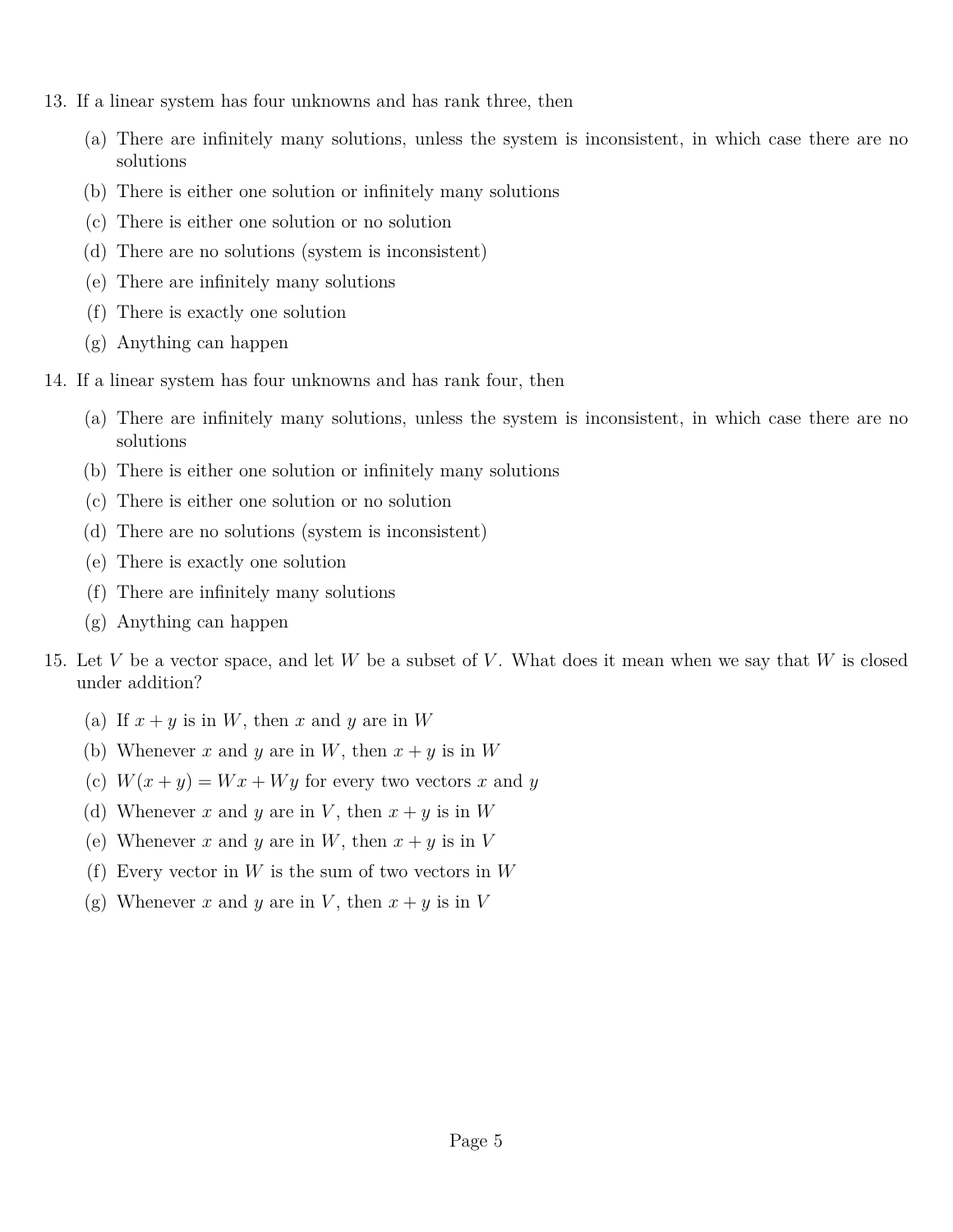- 16. Let *V* be a vector space, and let *W* be a subset of *V* . What does it mean when we say that *W* is closed under scalar multiplication?
	- (a) If  $cx$  is in  $W$  and  $x$  is in  $W$ , then  $c$  is scalar
	- (b) Whenever *x* is in *W* and *c* is a scalar, then *cx* is in *V*
	- (c) Whenever  $x$  is in  $V$  and  $c$  is a scalar, then  $cx$  is in  $V$
	- (d) Whenever *x* is in *V* and *c* is a scalar, then *cx* is in *W*
	- (e)  $W(cx) = cWx$  for every vector x and scalar c
	- (f) Whenever *x* is in *W* and *c* is scalar, then *cx* is in *W*
	- (g) If *cx* is in *W* and *c* is scalar, then *x* is in *W*

17. The rank of a  $3 \times 5$  matrix

- (a) Can be any number from zero to three
- (b) Can be any number from zero to two
- (c) Can be any number from two to five
- (d) Can be any number from zero to five
- (e) Must be two
- (f) Must be zero
- (g) Is three
- 18. The rank of a  $5 \times 3$  matrix
	- (a) Can be any number from zero to three
	- (b) Can be any number from zero to two
	- (c) Can be any number from two to five
	- (d) Can be any number from zero to five
	- (e) Must be two
	- (f) Must be zero
	- (g) Is three
- 19. Consider the system of linear equations

$$
w + 3x + 2y + 2z = 0
$$

$$
w + 4x + y = 0
$$

$$
3w + 5x + 10y + 14z = 0
$$

$$
2w + 5x + 5y + 6z = 0
$$

with solutions of the form  $(w, x, y, z)$  where  $w, x, y$ , and  $z$  are real. Which of the following statements is FALSE?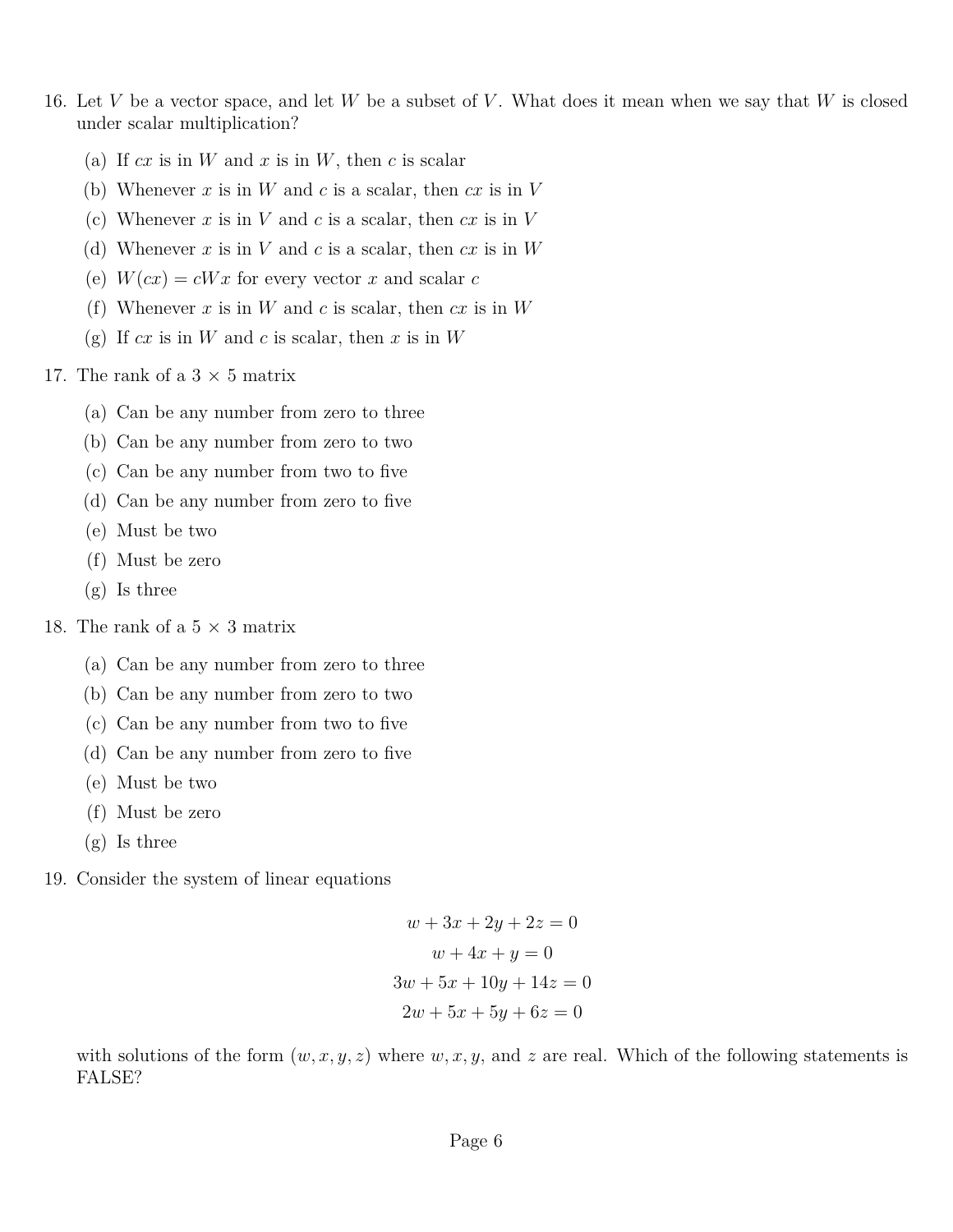- (a) The system is consistent
- (b) The system has infinitely many solutions
- (c) The sum of any two solutions is a solution
- (d) (−5*,* 1*,* 1*,* 0) is a solution
- (e) Every solution is a scalar multiple of  $(-5, 1, 1, 0)$

20. The rank of the matrix  $\mathbf{1}$  $\begin{bmatrix} 0 & 7 & 8 & 9 & 10 \\ 11 & 12 & 13 & 14 & 15 \\ 16 & 17 & 19 & 19 & 29 \end{bmatrix}$  16 17 18 19 20  $\vert$ 1 2 3 4 5 6 7 8 9 10 21 22 23 24 25  $5<sup>5</sup>$  is **20**  $25$ 

- (a) 1
- (b) 2
- (c) 3
- (d) 4
- (e) 5
- 21. Consider the following system of linear equations over the real numbers, where *x*, *y*, and *z* are variables and *b* is a real constant:

$$
x + y + z = 0
$$

$$
x + 2y + 3z = 0
$$

$$
x + 3y + bz = 0
$$

Which of the following statements is true?

I. There exists a value of *b* for which the system has no solution

II. There exists a value of *b* for which the system has exactly one solution

III. There exists a value of *b* for which the system has more than one solution

- (a) II only
- (b) I and II only
- (c) I and III only
- (d) II and III only
- (e) I, II, and III

22. Let  $n \geq 1$ . The  $\mathbb{R}^n$  consists of

- (a) *n* real numbers
- (b) *n*-tuples of real numbers
- (c) *n*-tuples of vectors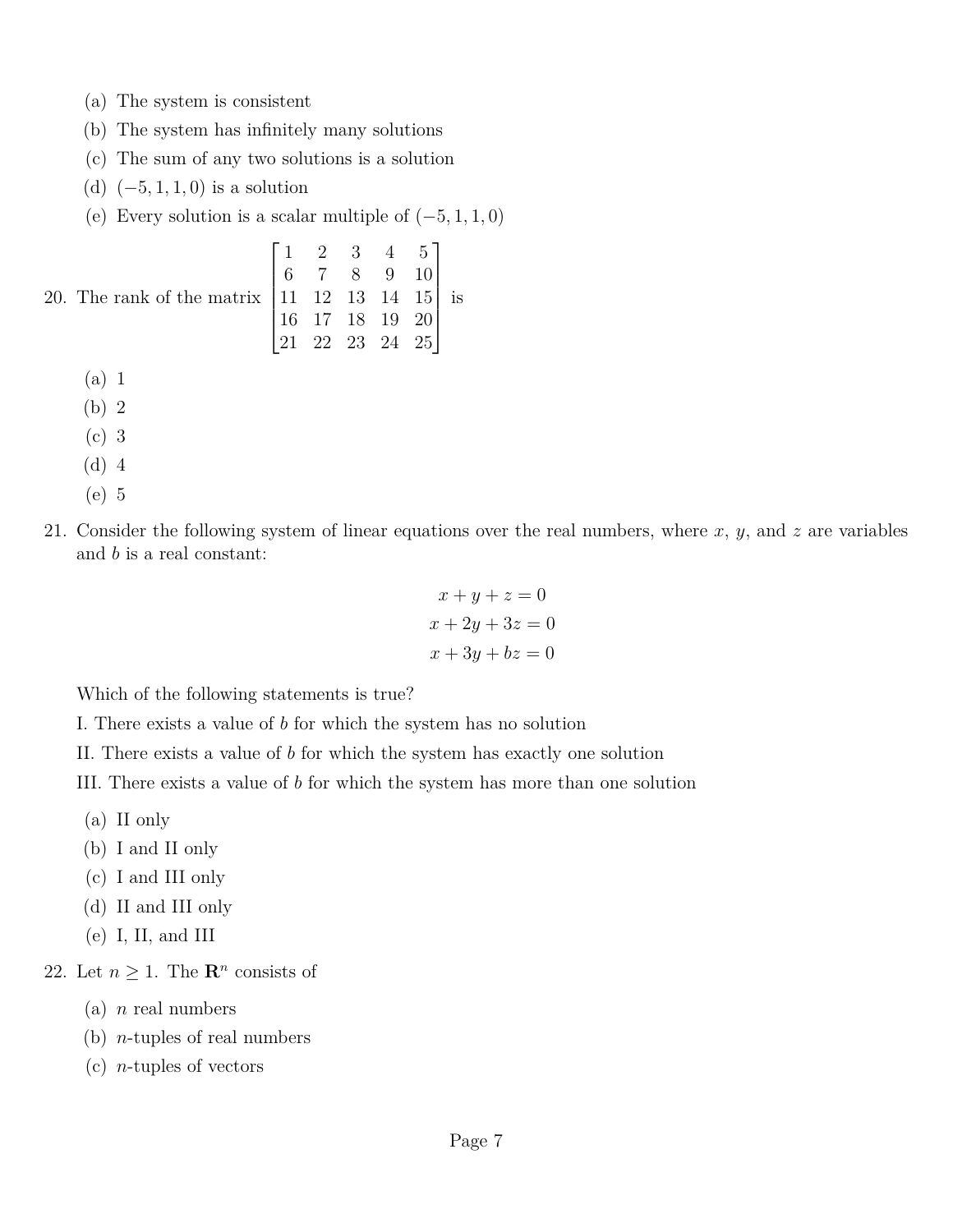- 23. Which of the following statements is not an axiom for real vector spaces?
	- (a) For all  $x, y \in V$  we have  $x + y = y + x$
	- (b) For all  $x, y, z \in V$ , we have  $(x + y) + z = x + (y + z)$
	- (c) For all  $x, y, z \in V$ , we have  $(xy)z = x(yz)$
- 24. Which formulation below can be completed correctly to give the definition of the concept of a real vector space?
	- (a) A set *V* is called a real vector space if there exist two maps  $+ : \mathbf{R} \times V \to V$ , and  $\cdot : \mathbf{R} \times V \to V$ , so that the following eight axioms are satisfied...
	- (b) A set of real vectors is called a real vector space, if the following eight axioms are satisfied...
	- (c) A triple  $(V, +, \cdot)$  in which *V* is a set and + and  $\cdot$  are respectively maps  $V \times V \to V$  and  $\mathbb{R} \times V \to V$ is called a real vector space if the following eight axioms are satisfied...
- 25. Which of the following statements is true? If *V* is a vector space over **R** then
	- (a)  $\{x + y \mid x \in V, y \in V\} = V$
	- (b)  $\{x + y \mid x \in V, y \in V\} = V \times V$
	- (c)  $\{\lambda u \mid \lambda \in \mathbf{R}, u \in V\} = \mathbf{R} \times V$
- 26. The rank of the real matrix  $\sqrt{ }$  $\overline{\phantom{a}}$ 5 5 5 5 5 5 5 5 5 1  $\overline{1}$ 
	- (a) 1
	- (b) 3
	- (c) 5
- 27. For an  $m \times n$  matrix A, we always have
	- (a) rk  $A \leq m$
	- (b)  $m \leq r k A \leq n$
	- (c) *n* ≤ *rkA*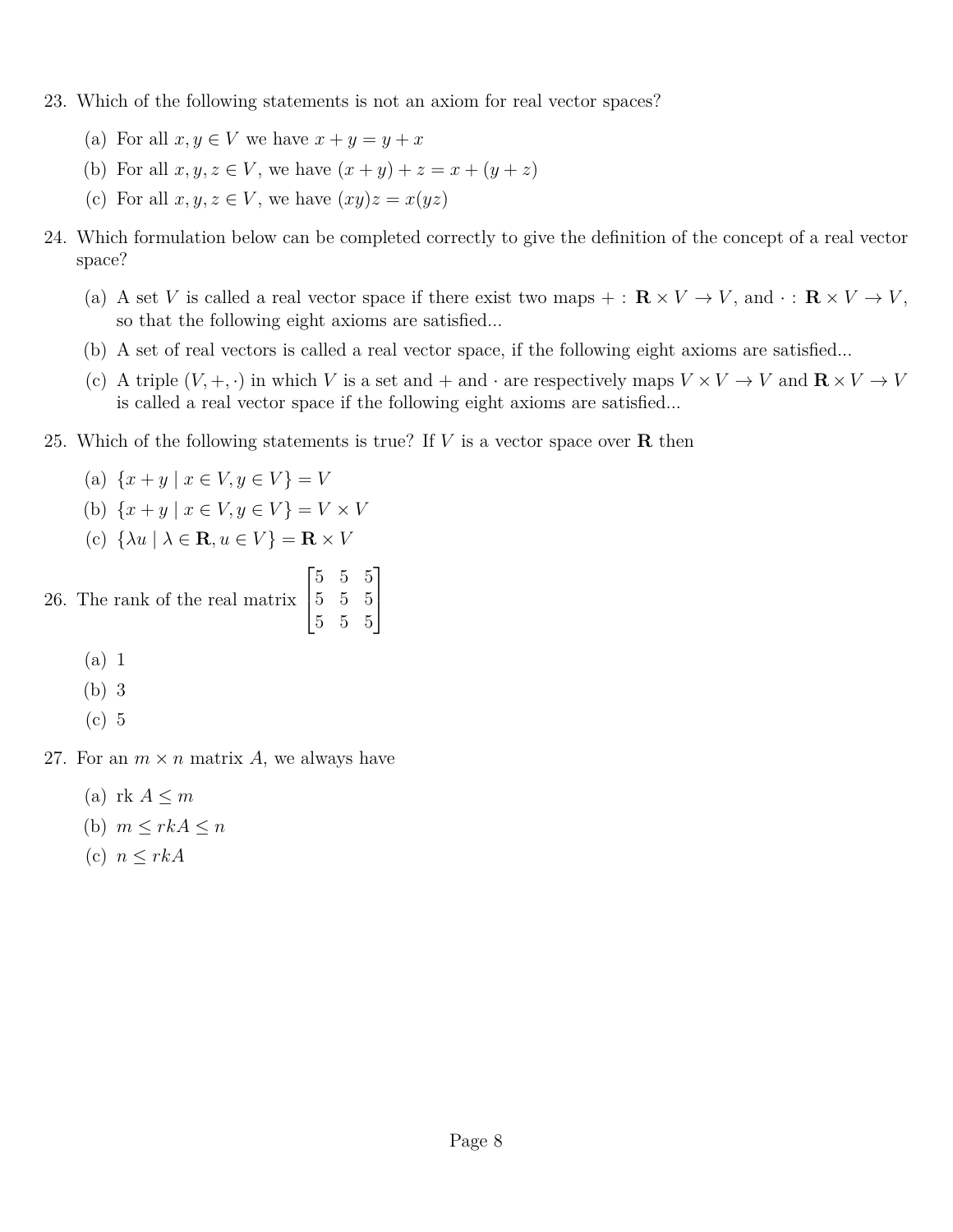28. A system of linear equations with coefficients in **R** is a system of equations of the following kind:

(a) 
$$
a_{11}x_1 + \cdots + a_{1n}x_1 = b_1
$$
  
\n $\vdots$   $\vdots$  with  $a_{ij} \in \mathbb{R}, b_i \in \mathbb{R}$   
\n $a_{n1}x_n + \cdots + a_{nn}x_n = b_n$   
\n(b)  $a_{11}x_{11} + \cdots + a_{1n}x_{1n} = b_1$   
\n $\vdots$   $\vdots$  with  $a_{ij} \in \mathbb{R}, b_i \in \mathbb{R}$   
\n $a_{n1}x_{n1} + \cdots + a_{nn}x_{nn} = b_n$   
\n(c)  $a_{11}x_1 + \cdots + a_{1n}x_n = b_1$   
\n $\vdots$   $\vdots$  with  $a_{ij} \in \mathbb{R}, b_i \in \mathbb{R}$   
\n $a_{n1}x_n + \cdots + a_{nn}x_n = b_n$ 

29. What is the solution to the following system of equations?

$$
2x + y = 3
$$

$$
3x - y = 7
$$

- (a)  $x = 4$  and  $y = -5$
- (b)  $x = 4$  and  $y = 5$
- (c)  $x = 2$  and  $y = -1$
- (d)  $x = 2$  and  $y = \frac{1}{2}$ 2
- (e) There are an infinite number of solutions to this system
- (f) There are no solutions to this system
- 30. What is the solution to the following system of equations?

$$
2x + y = 3
$$

$$
4x + 2y = 6
$$

- (a)  $x = 0$  and  $y = 0$
- (b)  $x = 2$  and  $y = -1$
- (c)  $x = 0$  and  $y = 1$
- (d)  $x = 0$  and  $y = 3$
- (e) There are an infinite number of solutions to this system
- (f) There are no solutions to this system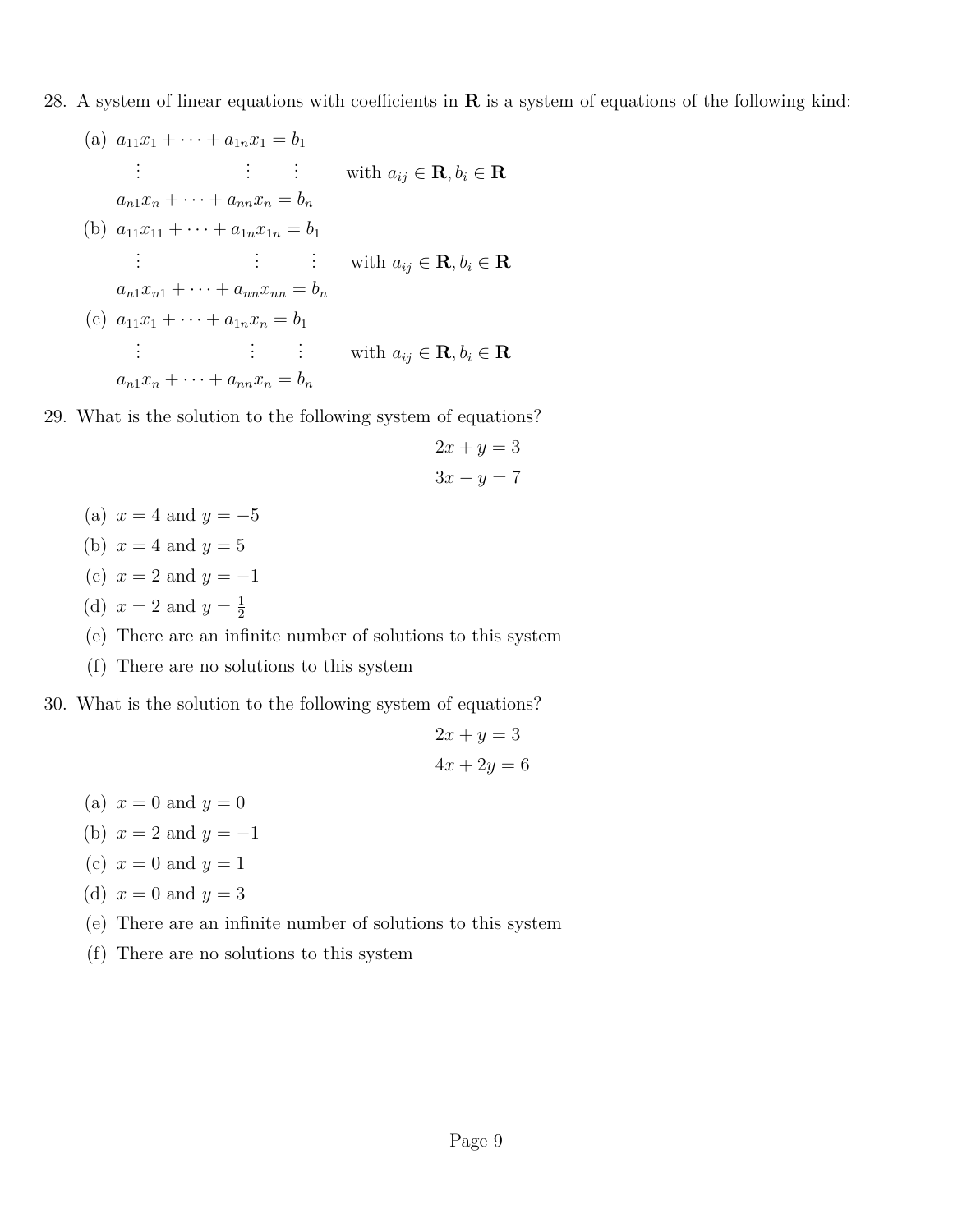31. What is the solution to the following system of equations?

$$
-3x + 2y = 4
$$

$$
12x - 8y = 10
$$

- (a)  $x = \frac{-4}{3}$  $\frac{-4}{3}$  and  $y = 0$
- (b)  $x = \frac{1}{2}$  $\frac{1}{2}$  and  $y = \frac{-1}{2}$ 2
- (c)  $x = 0$  and  $y = 2$
- (d)  $x = \frac{1}{3}$  $\frac{1}{3}$  and  $y = \frac{5}{2}$ 2
- (e) There are an infinite number of solutions to this system
- (f) There are no solutions to this system
- 32. A system of linear equations could *not* have exactly <u>solutions</u>
	- (a) 0
	- (b) 1
	- (c) 2
	- (d) infinite
	- (e) All of these are possible numbers of solutions to a system of linear equations
- 33. The system

$$
x + y = 2
$$

$$
2x + 2y = 4
$$

has an infinite number of solutions. Which of the following describes the set of solutions to this system?

- (a)  $x = 1$  and  $y = 1$
- (b)  $x = 2 t$  and  $y = t$
- (c) *x* and *y* can each be anything
- (d) None of the above
- 34. Which of the following options describes the set of solutions to the system below?

$$
x + y = 1
$$

$$
x - y = 0
$$

$$
2x + y = 3
$$

- (a)  $x = 1 t$  and  $y = t$
- (b)  $x = 1$  and  $y = 1$
- (c) No solution exists
- (d) None of the above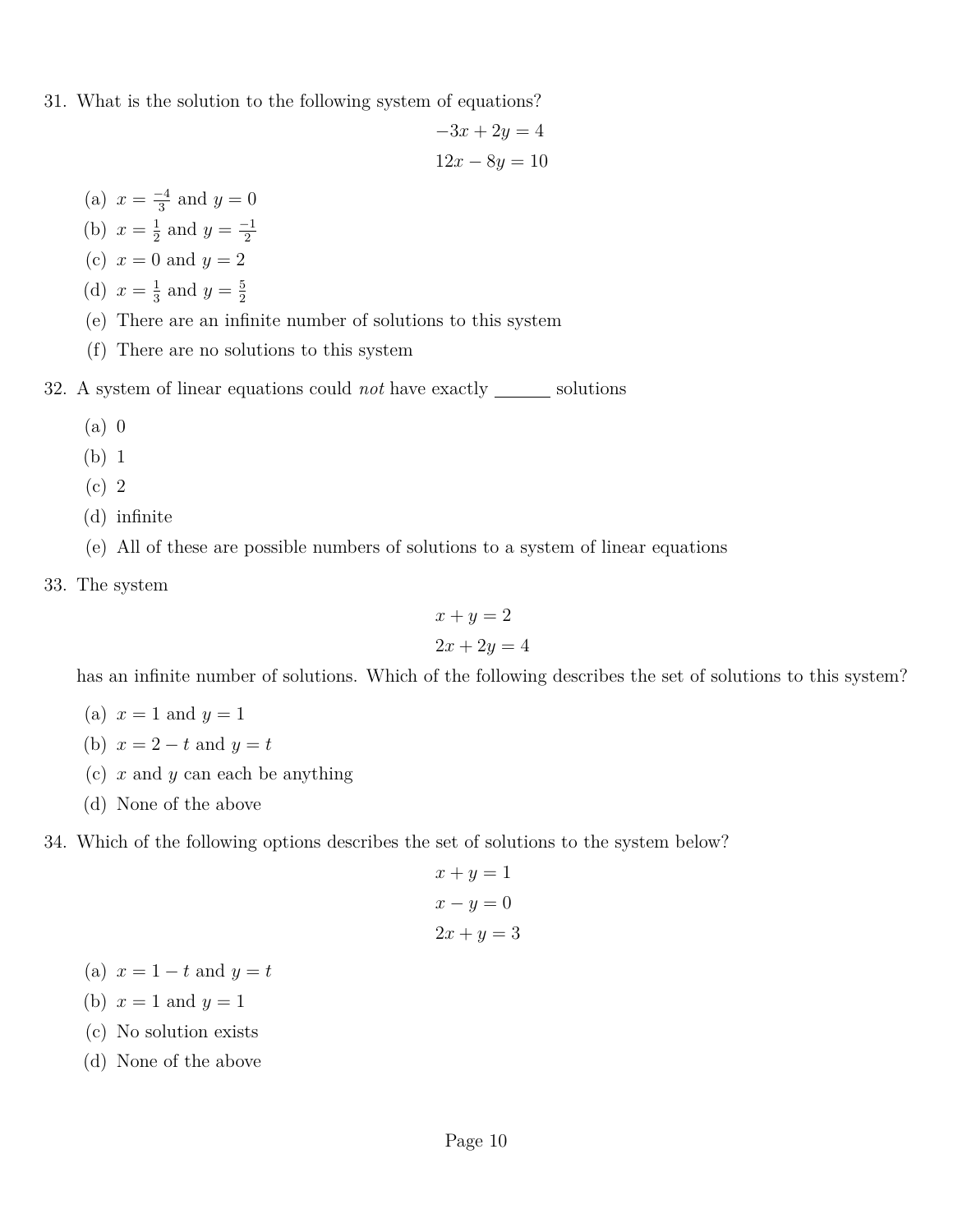35. Which of the following options describes the set of solutions to the system below?

$$
x + y = 2
$$

$$
2x - y = -2
$$

$$
x - 2y = -4
$$

(a)  $x = t$  and  $y = 2 - t$ 

(b) 
$$
x = 0
$$
 and  $y = 2$ 

- (c) No solution exists
- (d) None of the above
- 36. A certain mini-golf course does not list their prices. I paid \$26.25 for 3 children and 4 adults. The group in front of me had paid \$25.50 for 6 children and 2 adults. Which system of equations would allow us to determine the prices for children and adults?
	- (a)  $3x + 6y = 26.25$  $4x + 2y = 25.50$
	- (b)  $3x + 4y = 26.25$  $6x + 2y = 25.50$
	- (c)  $26.25x + 25.50y = 51.75$  $9x + 6y = 15$
	- (d)  $\frac{26.25}{3}x + \frac{26.25}{4}$  $\frac{4.25}{4}y = 0$ 25*.*50  $\frac{6.50}{6}x + \frac{25.50}{6}$  $\frac{.50}{6}y=0$
- 37. A system of 3 linear equations with 3 variables could not have exactly <u>same</u> solutions
	- (a) 0
	- (b) 1
	- (c) 2
	- (d) 3
	- (e) More than one of (a)-(d) are impossible
	- (f) All of (a)-(d) are possible numbers of solutions
- 38. A system of 5 linear equations and 7 variables could not have exactly \_\_\_\_\_\_\_ solutions.
	- (a) 0
	- (b) 1
	- (c) infinite
	- (d) More than one of these is impossible
	- (e) All of these are possible numbers of solutions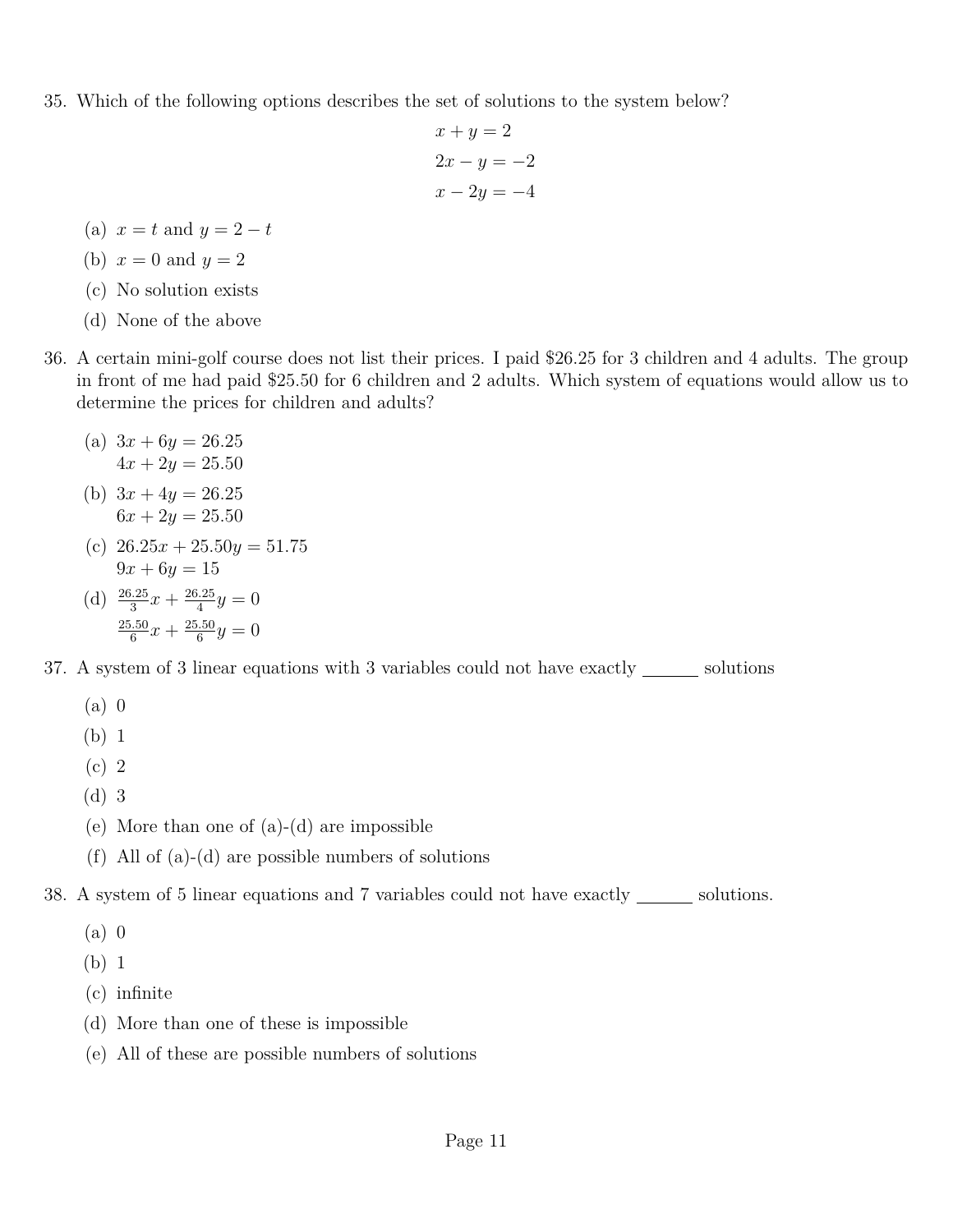39. A system of 8 linear equations and 6 variables could not have exactly  $\_\_\_\_\_$ solutions

- (a) 0
- (b) 1
- (c) infinite
- (d) More than one of these is impossible
- (e) All of these are possible numbers of solutions
- 40. You have a business that sells tables and chairs. You have brown tables and white tables, and corresponding chairs. Your current inventory is 4 brown tables, 6 white tables, 20 brown chairs, and 24 white chairs. Which matrix would best represent this information?
	- (a)  $\begin{bmatrix} 4 & 6 \\ 20 & 24 \end{bmatrix}$ (b)  $\begin{bmatrix} 4 & 6 \\ 24 & 20 \end{bmatrix}$ (c)  $\begin{bmatrix} 6 & 4 \\ 20 & 24 \end{bmatrix}$
	- (d) They all represent the information equally well
- 41. Which augmented matrix represents the following system of equations?

$$
x + 2y = 3
$$

$$
4y + 5x = 6
$$

| (a)                        |                |                | $\begin{array}{c c} 2 & 3 \ 5 & 6 \end{array}$  |
|----------------------------|----------------|----------------|-------------------------------------------------|
| $\left(\mathrm{b}\right)$  | $\overline{4}$ |                | $\begin{bmatrix} 2 & 3 \\ 5 & 6 \end{bmatrix}$  |
| $\left( \mathrm{c}\right)$ | $\frac{1}{5}$  |                | $\begin{array}{c c} 2 & 3 \\ 4 & 6 \end{array}$ |
| $\rm(d)$                   |                | 2 <sub>1</sub> | $\frac{3}{6}$                                   |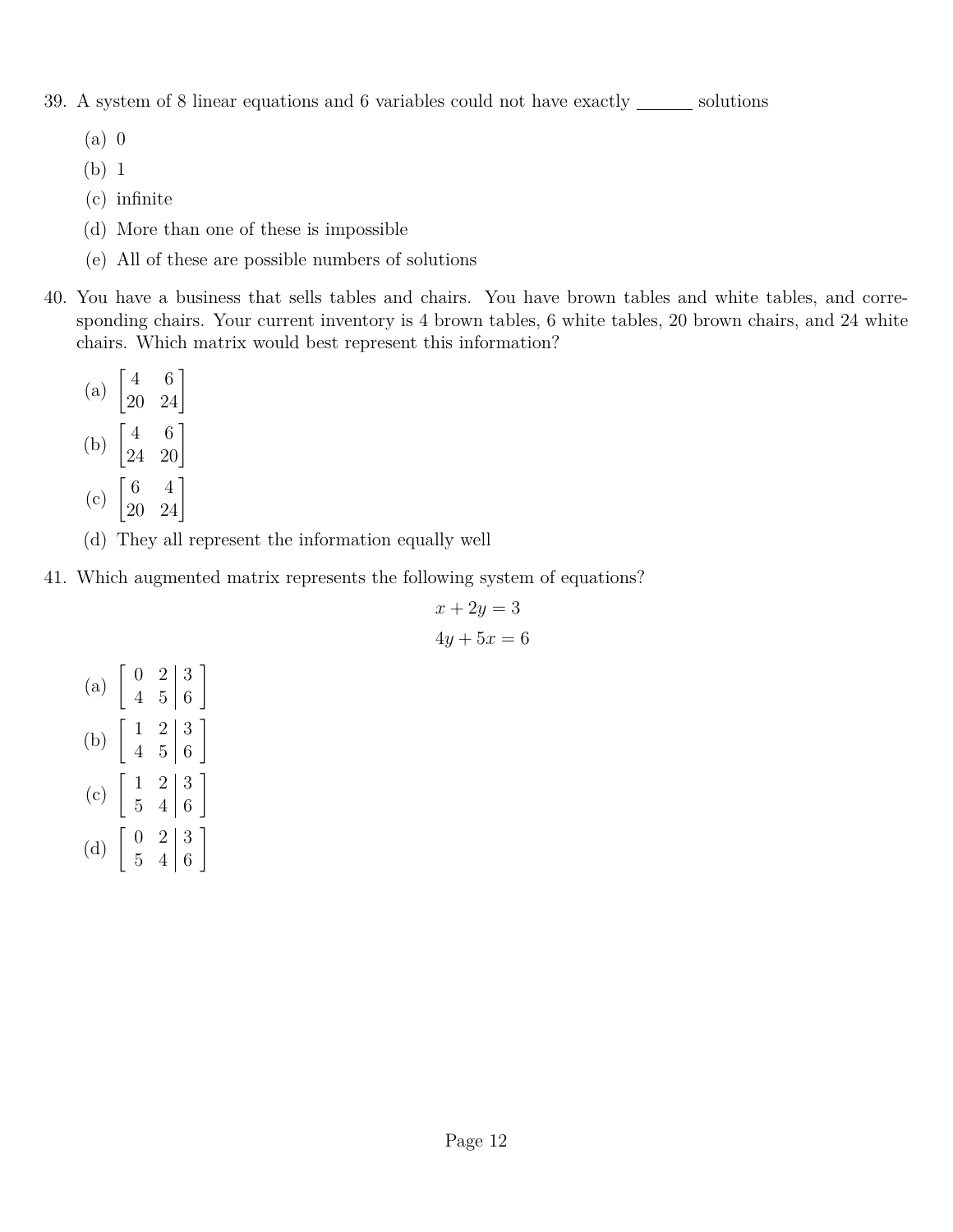42. Which matrix represents the following system of equations?

$$
x = 6
$$

$$
y = 3
$$

(a)  $\begin{bmatrix} 1 & 6 \\ 1 & 3 \end{bmatrix}$ (b)  $\begin{bmatrix} 1 & 1 & 9 \end{bmatrix}$ (c)  $\begin{bmatrix} 1 & 0 & 6 \\ 0 & 1 & 3 \end{bmatrix}$ 

43. What is the solution to the system of equations represented with this augmented matrix?

| $\mathbf{1}$  | $\Omega$      |              | $0 \mid 2 \mid$ |
|---------------|---------------|--------------|-----------------|
| 0             | $\mathbf{1}$  |              | $0 \mid 3$      |
| $\mathcal{O}$ | $\mathcal{O}$ | $\mathbf{L}$ | $\overline{4}$  |

- (a)  $x = 2, y = 3, z = 4$
- (b)  $x = -1, y = 1, z = 1$
- (c) There are an infinite number of solutions
- (d) There is no solution
- (e) We can't tell without having the system of equations
- 44. What is the solution to the system of equations represented with this augmented matrix?

|               | O             |                | $0 \mid 2 \rceil$ |
|---------------|---------------|----------------|-------------------|
| O             | $\perp$       |                | $0 \mid 3$        |
| $\mathcal{O}$ | $\mathcal{O}$ | $\overline{0}$ | $\overline{4}$    |

- (a)  $x = 2, y = 3, z = 4$
- (b)  $x = -1, y = 1, z = 1$
- (c) There are an infinite number of solutions
- (d) There is no solution
- (e) We can't tell without having the system of equations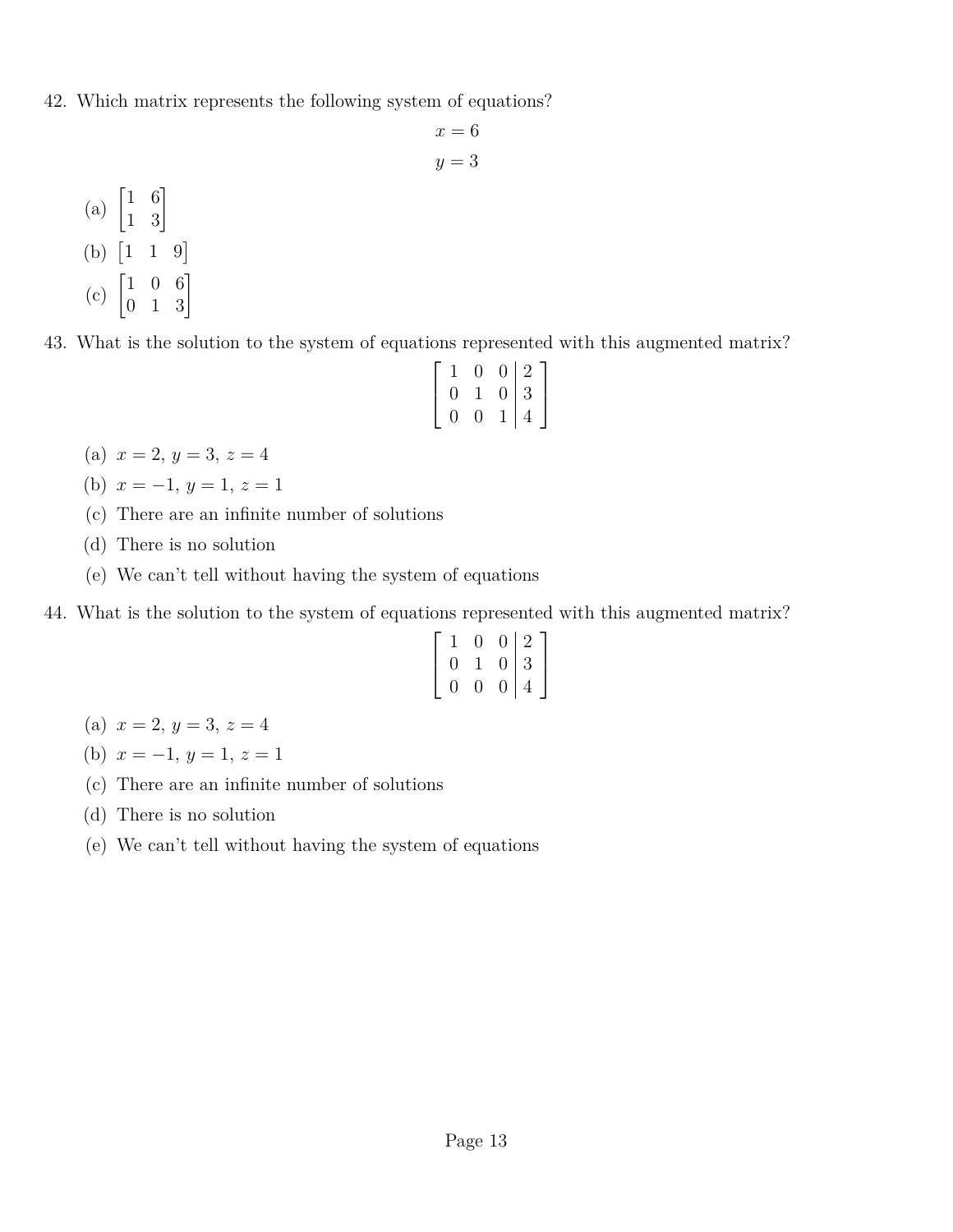45. What is the solution to the system of equations represented with this augmented matrix?

$$
\left[\begin{array}{ccc|c}\n1 & 0 & 3 & 2 \\
0 & 1 & 2 & 3 \\
0 & 0 & 0 & 0\n\end{array}\right]
$$

- (a)  $x = 2, y = 3, z = 4$
- (b)  $x = -1, y = 1, z = 1$
- (c) There are an infinite number of solutions
- (d) There is no solution
- (e) We can't tell without having the system of equations
- 46. Which of the following operations on an augmented matrix could change the solution set of a system?
	- (a) Interchanging two rows
	- (b) Multiplying one row by any constant
	- (c) Adding one row to an other
	- (d) Adding a multiple of one row to an other
	- (e) None of the above
	- (f) More than one of the above (specify which ones)
- 47. Which of the following matrices is NOT row equivalent to the one below? In other words, which matrix could you NOT get from the matrix below through elementary row operations?

$$
\begin{bmatrix} 2 & 1 & 3 & 1 \\ 0 & 1 & 3 & 4 \\ 1 & 2 & 0 & 4 \end{bmatrix}
$$

- (a)  $\sqrt{ }$ 2 4 0 8 0 1 3 4 1
- $\overline{\phantom{a}}$ 2 1 3 1  $\overline{a}$
- $\sqrt{ }$ 2 1 3 1 1
- (b)  $\overline{\phantom{a}}$ 0 1 3 4 1 3 3 8  $\overline{ }$
- $\sqrt{ }$ 1 2 3 1 1
- (c)  $\overline{\phantom{a}}$ 1 0 3 4 2 1 0 4  $\overline{a}$
- (d) More than one of the above
- (e) All are possible through elementary row operations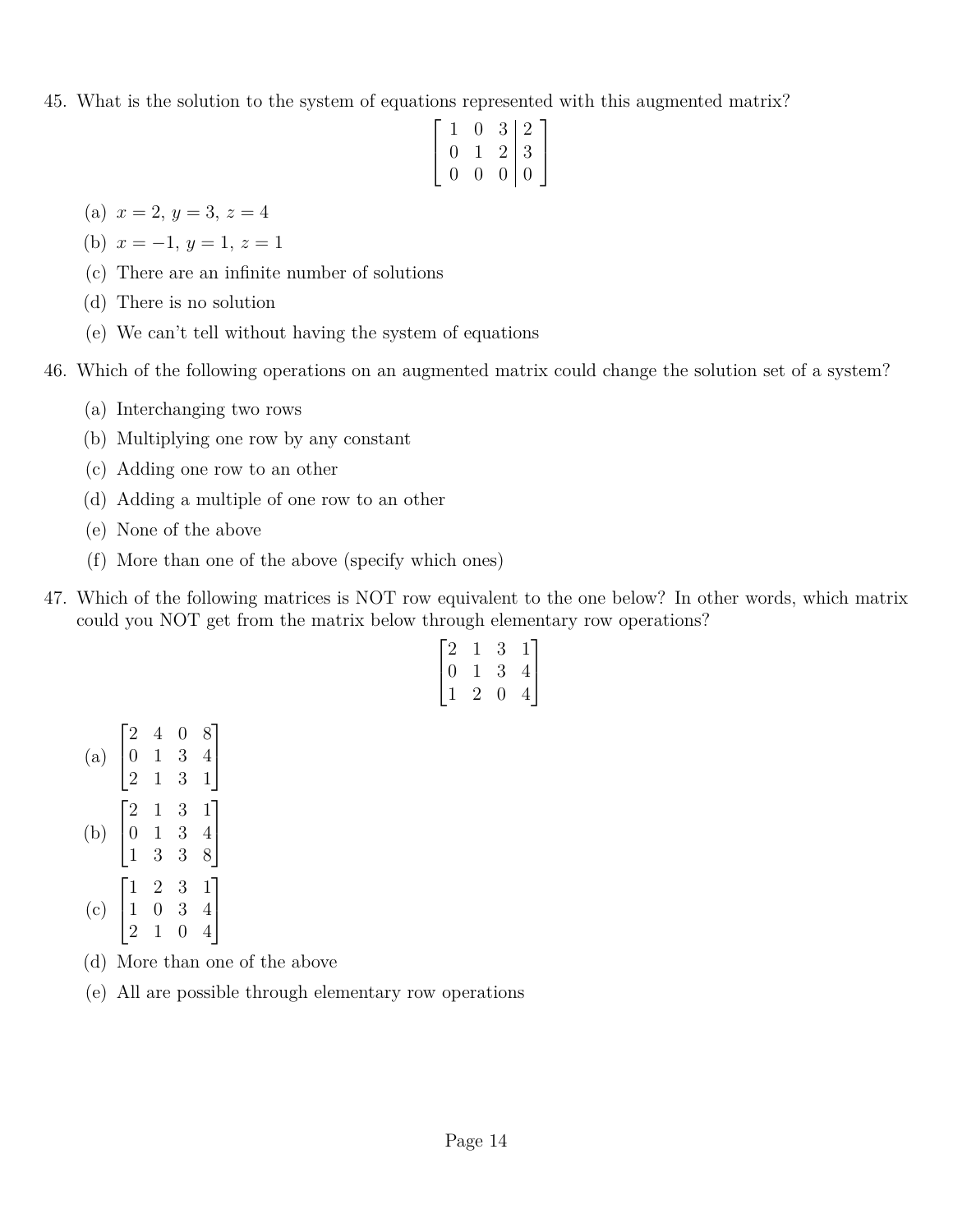48. Which of the following matrices is row equivalent to the one below? In other words, which matrix could you get from the matrix below through elementary row operations?

| 1 | $\Omega$ | $\theta$ |
|---|----------|----------|
| 0 |          | $\theta$ |
| 0 | U        |          |

- (a)  $\sqrt{ }$  $\overline{\phantom{a}}$ 2 5 7 0 1 3 4 8 1 1  $\overline{1}$ (b)  $\sqrt{ }$  $\overline{\phantom{a}}$ 3 1 5 2 0 3 3 3 1 1  $\overline{1}$ (c)  $\sqrt{ }$  $\overline{\phantom{a}}$ −3 1 3 −2 1 0 3 9 2 1  $\overline{1}$
- (d) More than one of the above
- (e) All are possible through elementary row operations
- 49. Which of the following matrices is NOT row equivalent to the one below? In other words, which matrix could you NOT get from the matrix below through elementary row operations?

| $\overline{6}$ | 0 |   | 7 |
|----------------|---|---|---|
| $\binom{1}{2}$ | 0 |   | 9 |
| 5              | 0 | 3 | 5 |

- (a)  $\sqrt{ }$  $\overline{\phantom{a}}$ 12 0 8 14 2 0 1 9 1 0 1 2 1  $\overline{1}$ (b)  $\sqrt{ }$  $\overline{\phantom{a}}$ 12 0 8 14  $0 \quad 0 \quad 1 \quad -20$ 2 1 3 0 1  $\vert$ (c)  $\sqrt{ }$  $\overline{\phantom{a}}$ 6 0 4 7 2 0 1 9 7 0 4 14 1  $\overline{1}$
- (d) All are possible through elementary row operations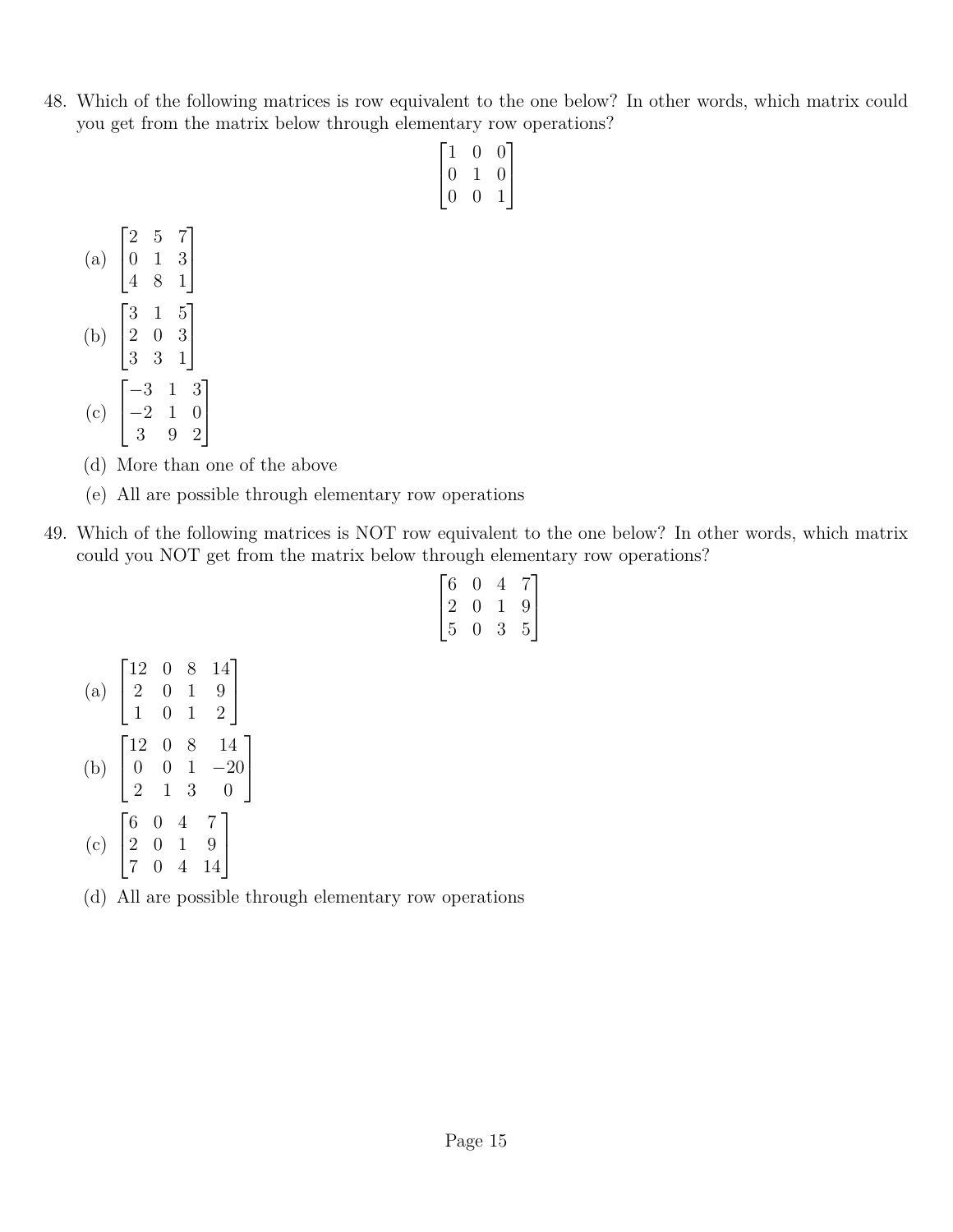50. What is the value of *a* so that the linear system represented by the following matrix would have infinitely many solutions?

$$
\begin{bmatrix} 2 & 6 & 8 \\ 1 & a & 4 \end{bmatrix}
$$

- (a)  $a = 0$
- (b)  $a = 2$
- (c)  $a = 3$
- (d)  $a = 4$
- (e) This is not possible
- (f) More than one of the above
- 51. Which of the following are solutions to the systems of equations?

$$
2x + y + 2z = 0
$$
  

$$
-x + 2y - 6z = 0
$$



- (e) None of the above
- (f) More than one of the above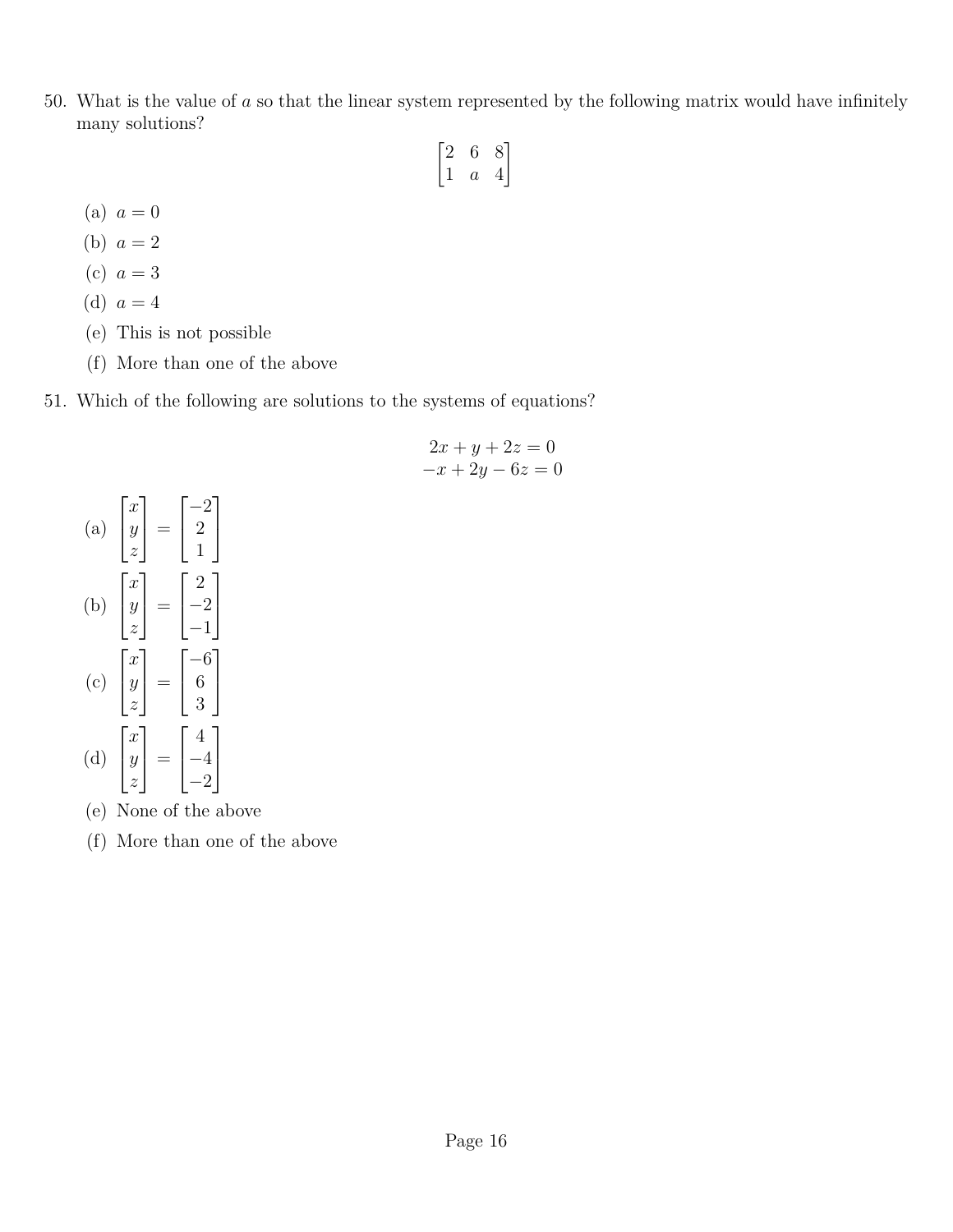52. What is the solution to the following system of equations?

$$
x + 2y + z = 0
$$

$$
x + 3y - 2z = 0
$$

(a) 
$$
\begin{bmatrix} x \\ y \\ z \end{bmatrix} = \begin{bmatrix} -7 \\ 3 \\ 1 \end{bmatrix} s
$$
  
\n(b)  $\begin{bmatrix} x \\ y \\ z \end{bmatrix} = \begin{bmatrix} 7 \\ -3 \\ 1 \end{bmatrix} s$   
\n(c)  $\begin{bmatrix} x \\ y \\ z \end{bmatrix} = \begin{bmatrix} 7 \\ -3 \\ 0 \end{bmatrix}$   
\n(d)  $\begin{bmatrix} x \\ y \\ z \end{bmatrix} = \begin{bmatrix} -7 \\ 3 \\ 0 \end{bmatrix}$ 

- (e) None of the above
- (f) More than one of the above
- 53. What is the solution to the following system of equations?

$$
x + 2y + z = 3
$$

$$
x + 3y - 2z = 4
$$

(a) 
$$
\begin{bmatrix} x \\ y \\ z \end{bmatrix} = \begin{bmatrix} 7 \\ 3 \\ 0 \end{bmatrix} + \begin{bmatrix} 1 \\ 1 \\ 1 \end{bmatrix} s
$$
  
\n(b) 
$$
\begin{bmatrix} x \\ y \\ z \end{bmatrix} = \begin{bmatrix} -1 \\ -1 \\ 0 \end{bmatrix} + \begin{bmatrix} -7 \\ 3 \\ 1 \end{bmatrix} s
$$
  
\n(c) 
$$
\begin{bmatrix} x \\ y \\ z \end{bmatrix} = \begin{bmatrix} 1 \\ 1 \\ 0 \end{bmatrix} + \begin{bmatrix} -7 \\ 3 \\ 1 \end{bmatrix} s
$$

- (d) None of the above
- (e) More than one of the above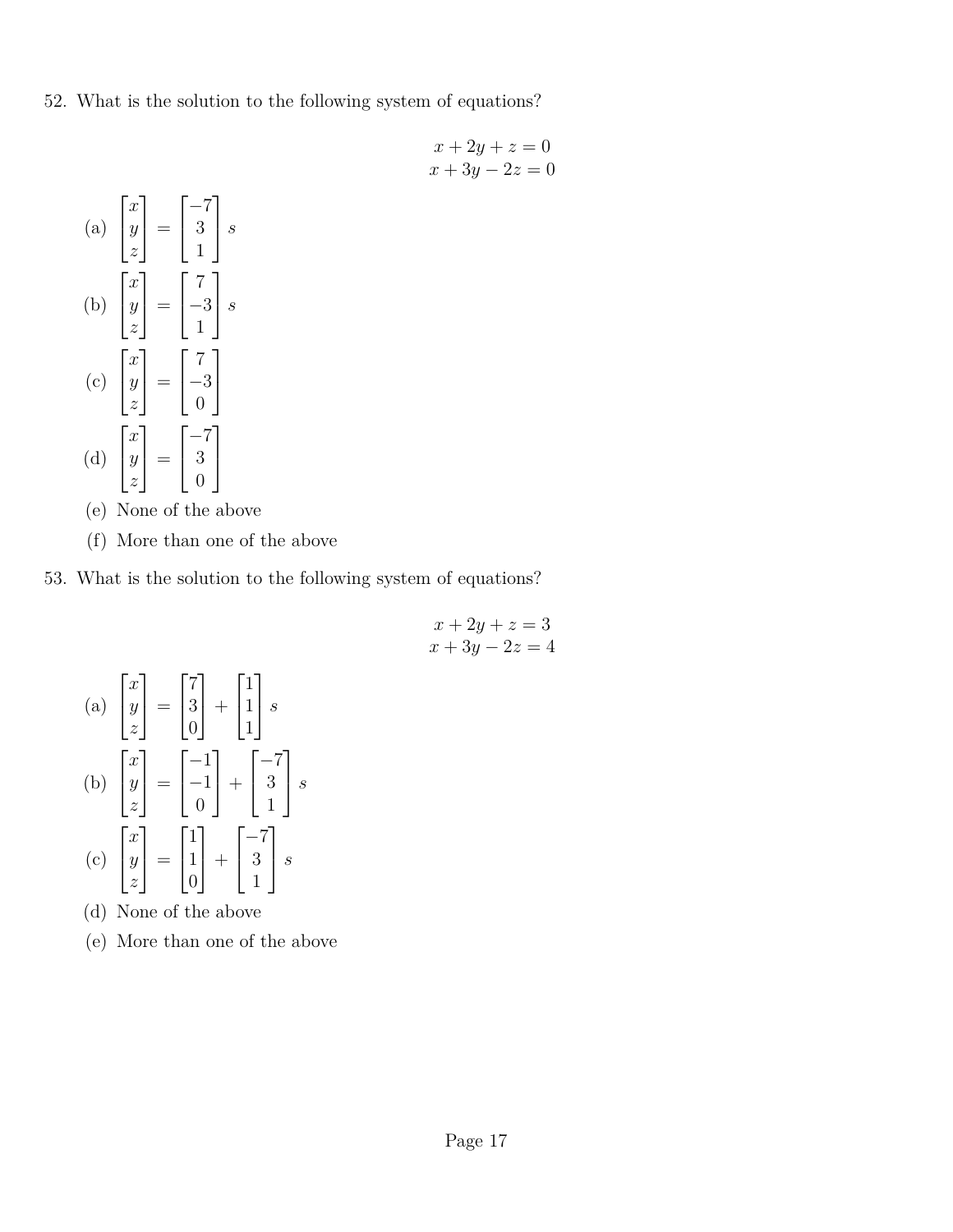- 54. What is the solution to the following system of equations?
	- $x + 2y + z = -2$  $x + 3y - 2z = 1$
	- (a)  $\sqrt{ }$  $\overline{\phantom{a}}$ *x y z* 1  $\Big| =$  $\sqrt{ }$  $\overline{1}$ −8 3 0 1  $| +$  $\sqrt{ }$  $\overline{1}$  $-7$ 3 1 1 *s* (b)  $\sqrt{ }$  $\overline{\phantom{a}}$ *x y z* 1  $\Big| =$  $\lceil$  $\overline{1}$ 8 −3 0 1  $+$  $\sqrt{ }$  $\overline{\phantom{a}}$  $-7$ 3 1 1 *s* (c)  $\sqrt{ }$  $\overline{\phantom{a}}$ *x y z* 1  $\Big| =$  $\sqrt{ }$  $\overline{1}$ −8 3  $\overline{0}$ 1  $| +$  $\sqrt{ }$  $\overline{1}$ 7 −3 −1 1 *s*
	- (d) None of the above
	- (e) More than one of the above
- 55. Consider a homogeneous linear system with *n* unknowns. Suppose the reduced row echelon form of its augmented matrix has  $r \leq n$  nonzero rows. We can conclude that:
	- (a)  $x_1 = 0, x_2 = 0, \ldots, x_n = 0$  is a solution to the system
	- (b) The system has  $n r$  free variables (parameters)
	- (c) The system has infinitely many solutions
	- (d) None of the above
	- (e) More than one of the above

56. Let 
$$
A = \begin{bmatrix} 5 & 4 & -8 & 1 \\ 1 & 3 & 4 & 8 \\ 0 & 2 & 1 & 3 \\ -1 & -2 & 4 & 1 \end{bmatrix}
$$
. The reduced row echelon form of A is  $\begin{bmatrix} 1 & 0 & 0 & 1 \\ 0 & 1 & 0 & 1 \\ 0 & 0 & 1 & 1 \\ 0 & 0 & 0 & 0 \end{bmatrix}$ .

What is the rank of *A*?

- (a) 0
- (b) 1
- (c) 2
- (d) 3
- (e) 4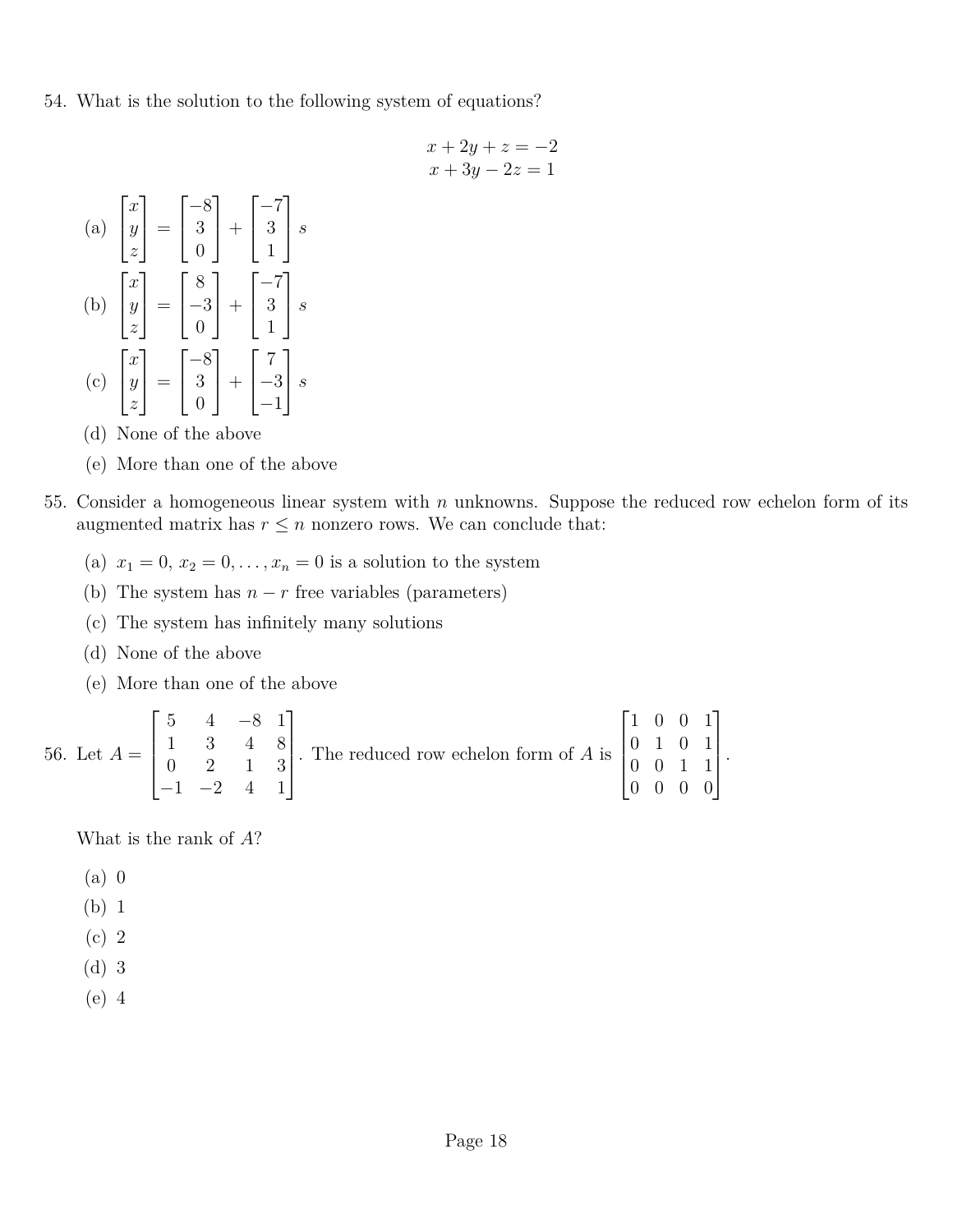## 57. What size is this matrix?  $\begin{bmatrix} 6 & 11 & -2 \\ 23 & 31 & 5 \end{bmatrix}$

- (a)  $2 \times 3$
- (b)  $3 \times 2$
- (c) 6
- 58. A vector subspace does *not* have to satisfy which of the following properties?
	- (a) Associativity under vector addition
	- (b) Existence of an additive identity
	- (c) Commutativity under vector addition
	- (d) A vector subspace must satisfy all of the above properties
	- (e) A vector subspace need not satisfy any of the above properties
- 59. A vector subspace does *not* have to satisfy which of the following properties?
	- (a) Closure under vector addition
	- (b) Closure under scalar multiplication
	- (c) Closure under vector multiplication
	- (d) A vector subspace must satisfy all of the above properties
	- (e) A vector subspace need not satisfy any of the above properties
- 60. Consider the following system of equations:

$$
x_1 + x_3 = 3
$$
  

$$
x_1 - x_2 - 3x_3 = 1
$$
  

$$
-x_1 + x_2 = 4
$$

The above system of linear equations is:

- (a) inconsistent
- (b) consistent with infinitely many solutions
- (c) consistent with a unique solution
- (d) None of the above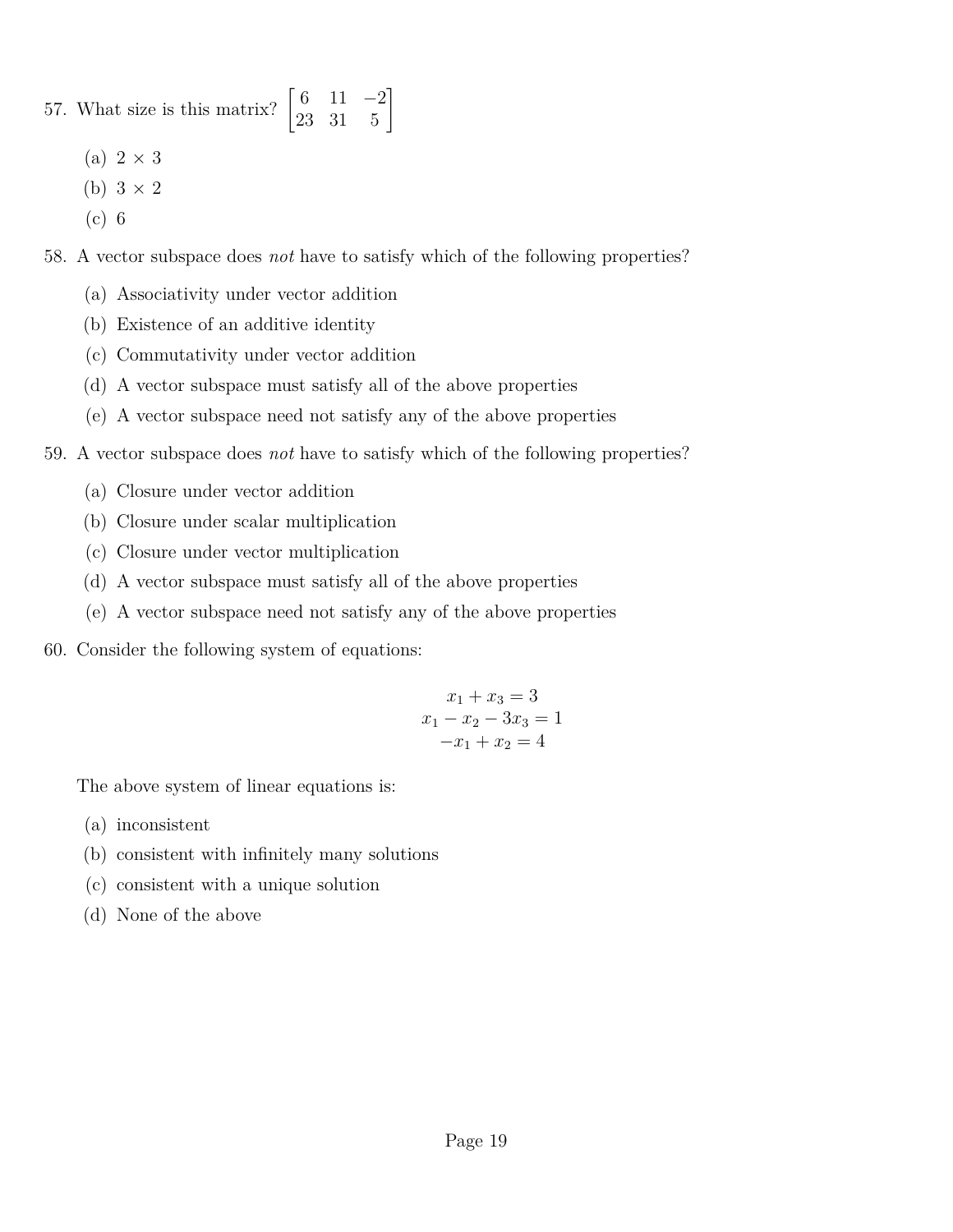- 61. Consider the matrix  $A =$  $\sqrt{ }$  $\overline{\phantom{a}}$ −1 1 2 1 2 0 1 −3 1 4 0 0 1 0 3 1 and let *<sup>T</sup>* be its corresponding linear map. Which of the following is true:
	- (a) The codomain of *T* is  $R^5$
	- (b) *T* is one to one
	- (c) The range of *T* is the same as the codomain of *T*
	- (d) None of the above

62. Let *R* be the row reduced echelon form of the matrix  $A =$  $\begin{bmatrix} 1 & -2 & 0 & 2 \\ 2 & 2 & 2 & 1 \end{bmatrix}$ . What is the value of  $R_{24}$ ?

- (a) 0
- $(b) -\frac{1}{2}$ 2
- (c)  $\frac{1}{3}$
- (d) 2
- $(e) -\frac{3}{8}$

8

63. The reduced row echelon form of the matrix

$$
A = \begin{bmatrix} -2 & 2 & 3 & 1 & -3 & -2 \\ 0 & 2 & 0 & 0 & 1 & -1 \\ -1 & 0 & 1 & -3 & -2 & 2 \end{bmatrix}
$$

is given by

$$
R = \begin{bmatrix} 1 & 0 & 0 & 10 & 2 & -7 \\ 0 & 1 & 0 & 0 & 1/2 & -1/2 \\ 0 & 0 & 1 & 7 & 0 & -5 \end{bmatrix}
$$

What is the number of pivots of *A*?

- (a) 1
- (b) 2
- (c) 3
- (d) 4
- (e) 5
- (f) 6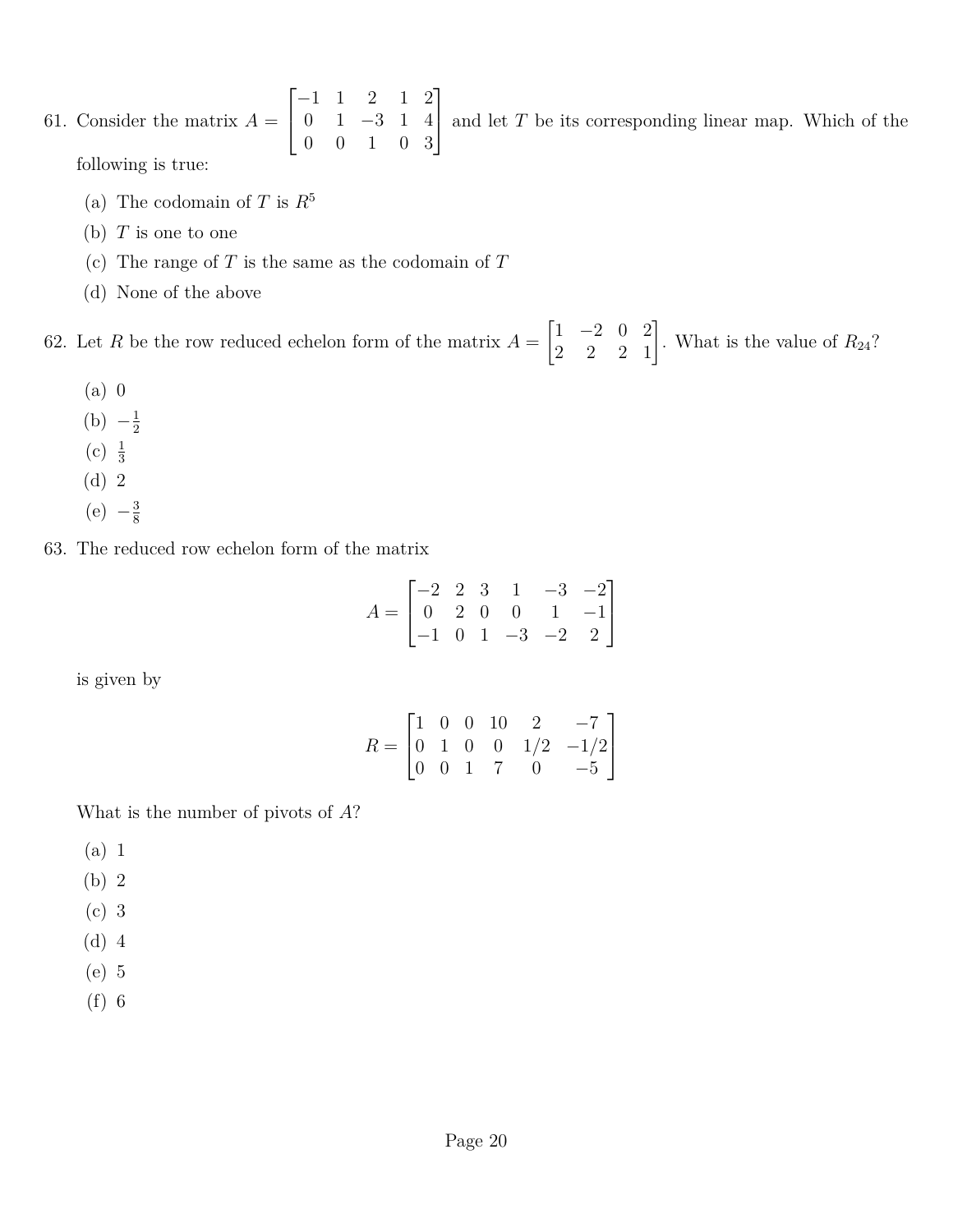64. Consider the system of equations

$$
x_1 + x_3 = 3
$$

$$
x_1 - x_2 - x_3 = 1
$$

$$
-x_1 + x_2 = 4
$$

This system has:

- (a) No solution
- (b) An infinite number of solutions
- (c) A uniquely determined solution
- (d) None of the above statements apply

| 65. What is the reduced row echelon form of the matrix $\begin{bmatrix} 0 & 1 & 2 & -1 \\ 0 & 1 & 1 & 0 \\ 2 & 1 & -1 & 0 \end{bmatrix}$ |  |  |  |
|------------------------------------------------------------------------------------------------------------------------------------------|--|--|--|

(e) None of the above

## 66. Determine the rank of the matrix  $\sqrt{ }$  $\overline{\phantom{a}}$ 0 0 1 2 1 2 4 0 2 0 3 6 2 7 2 1  $\overline{ }$

- (a) 2
- (b) 1
- (c) 3
- (d) 4
- (e) 5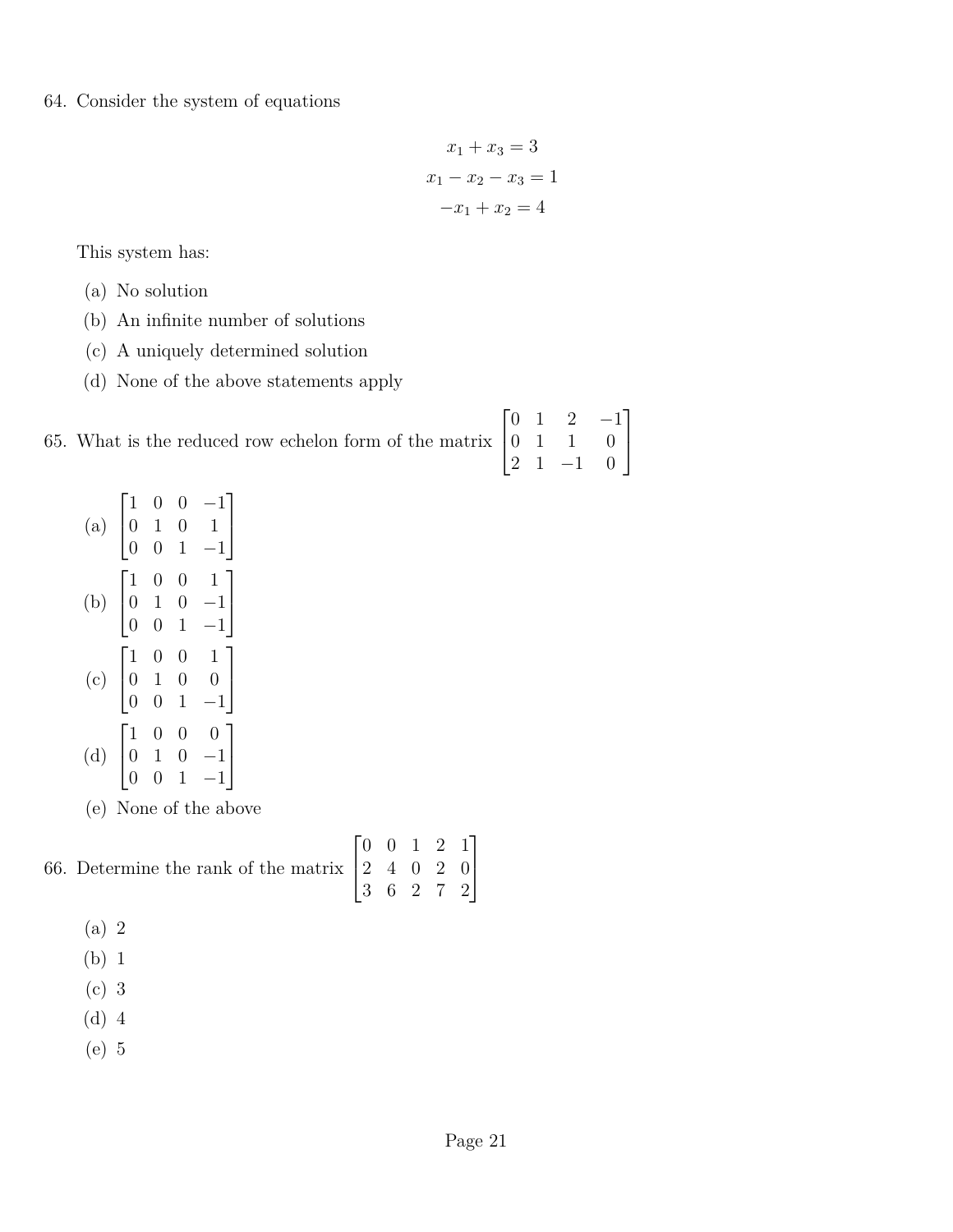67. Consider the system of linear equations given by

$$
x_1 + x_2 + x_3 + x_4 + x_5 = 1
$$
  

$$
x_3 + x_4 + x_5 = 2
$$
  

$$
x_5 = 3
$$

Determine how many parameters the solution set depends on

- (a) 1 parameter
- (b) 2 parameters
- (c) 5 parameters
- (d) 0 parameters
- (e) 3 parameters
- (f) There is no solution
- 68. Alice, John and Paul have purchased identical crayons and, while playing, got them all mixed up. Now the children need to divide 22 crayons between themselves. Luckily, Alice remembers that she had 3 more crayons than John did. Also, Paul remembers that he had as many crayons as the other two combined. How many crayons did Alice have?
	- (a) 2
	- (b) 5
	- (c) 7
	- (d) 2
	- (e) 12
	- (f) There is not enough data

69. Consider the augmented matrix  $\sqrt{ }$  $\overline{1}$  $1 \t3 \t3 \t|5$ 3 3 2 1 4 0 −2 *b* 1 . For which value of *<sup>b</sup>* is the system consistent?

- $(a) -5$
- (b) 3
- $(c)$   $-8$
- (d) 4
- (e) 5
- (f) It is consistent for all values of *b*
- (g) It is inconsistent for all values of *b*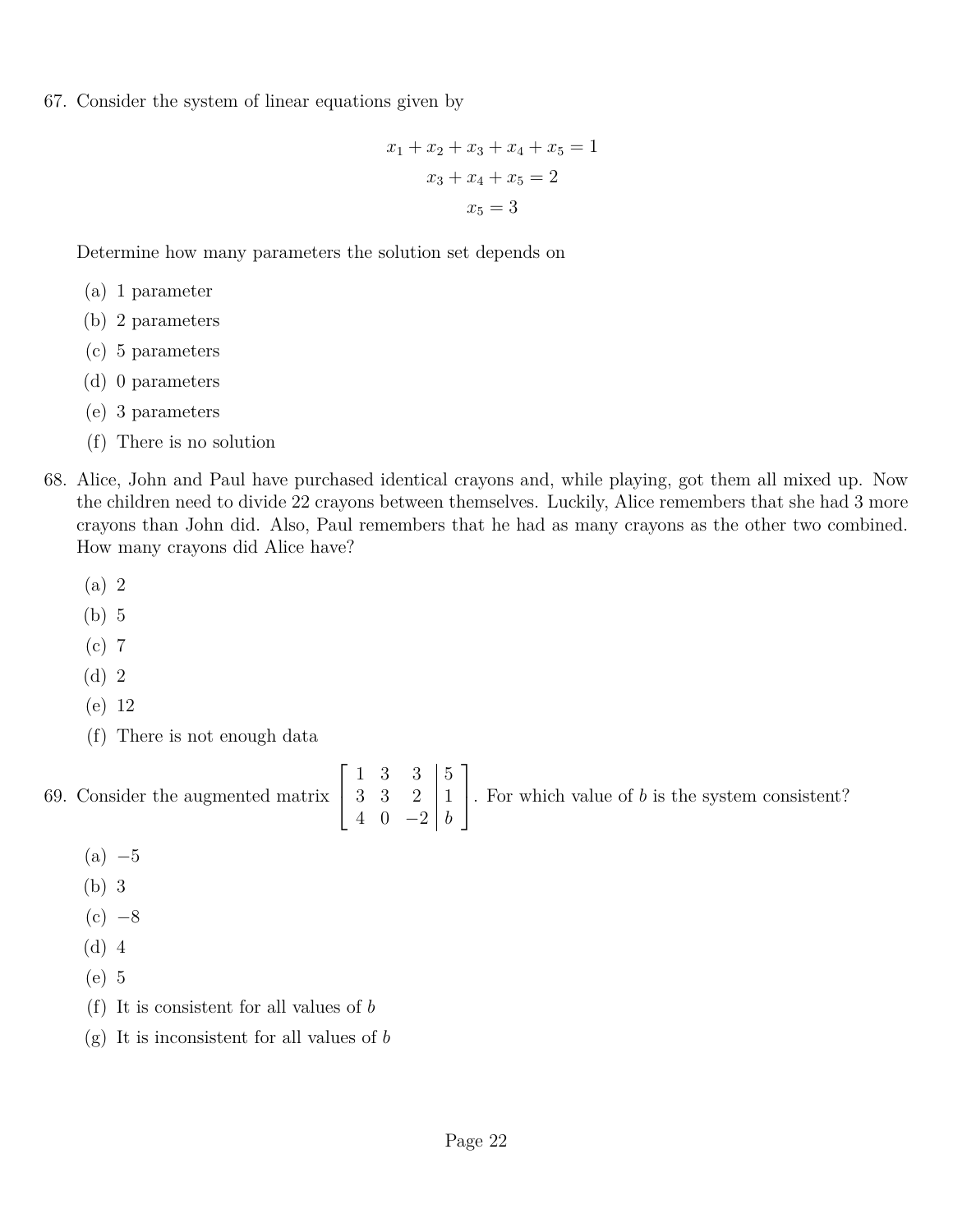## 70. Consider the augmented matrix  $\overline{\phantom{a}}$

 $\sqrt{ }$  $1 \quad 2 \mid 3$  $1 \ 1 \ 2$  $3 \quad 4 \mid 7$ 4 5 9 1  $\begin{array}{c} \begin{array}{c} \begin{array}{c} \end{array} \end{array} \end{array}$ 

Which of the following statements is true?

- (a) There are more equations than unknowns
- (b) There are fewer equations than unknowns
- (c) The system is inconsistent
- (d) There is an equivalent row echelon form having a pivot in every column of the system matrix
- (e) The system has infinitely many solutions
- (f) There are no free variables
- (g) The system has a unique solution
- (h) More than one of the above are true (Specify which ones)
- 71. Complete the following phrase to make a true statement: "A homogeneous linear system of 2011 linear equations in 1231 unknowns..."
	- (a) is always consistent
	- (b) always has a unique solution
	- (c) may be inconsistent
	- (d) which is consistent always has a unique solution
	- (e) which is consistent never has a unique solution
	- (f) is never consistent
- 72. The following system of equations

$$
(4d - 1)x + y + z = 0
$$

$$
-y + z = 0
$$

$$
(4d - 1)z = 0
$$

has a non-trivial solution, if *d* equals

- $(a) 1/2$
- (b) 1/4
- (c) 3/4
- (d) 1